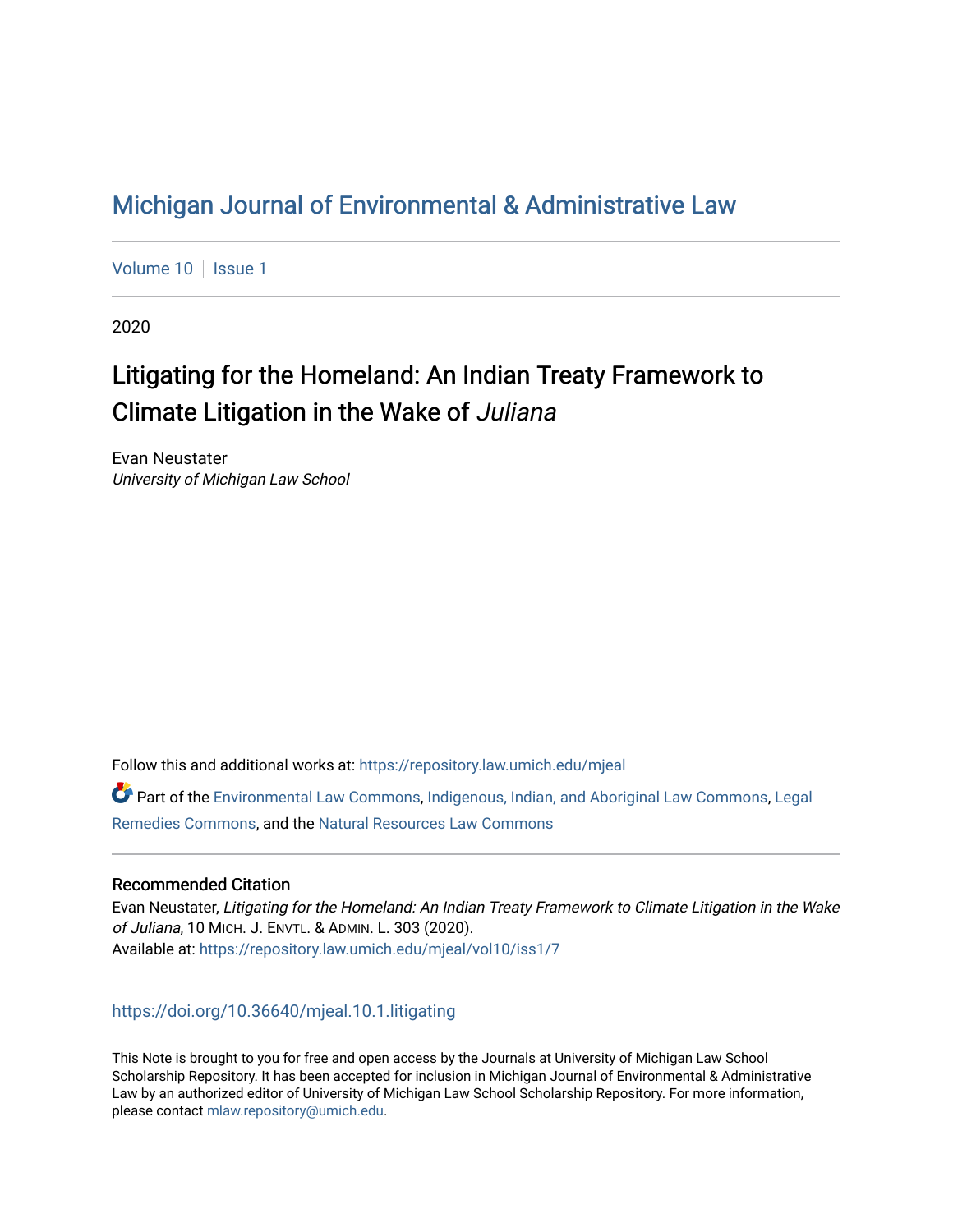## **LITIGATING FOR THE HOMELAND: AN INDIAN TREATY FRAMEWORK TO CLIMATE LITIGATION IN THE WAKE OF JULIANA**

## *Evan Neustater\**

*Climate change is an increasingly pressing issue on the world stage. The federal government, however, has largely declined to address any problems stemming from the effects of climate change, and litigation attempting to force the federal government to take action, as highlighted by* Juliana v. United States*, has largely failed. This Note presents the case for a class of plaintiffs more likely to succeed than youth plaintiffs in Juliana—federally recognized Indian tribes. Treaties between the United States and Indian nations are independent substantive sources of law that create enforceable obligations on the federal government. The United States maintains a trust relationship with federal Indian tribes, and that relationship obliges a duty of protection upon the federal government. This Note argues that those obligations may support climate change claims under the theory that the government, by failing to address climate change, has failed its duty of protection under its treaties.* 

J.D. Candidate, University of Michigan Law School 2021. I am especially grateful to Marielle Coutrix, Jared Looper, and Caroline Leahy for their commentary and insightful critiques of this Note, and to the entire *MJEAL* staff for their tireless efforts in editing and cite-checking. I am particularly indebted to the Student Scholarship Workshop, specifically Professors Nina Mendelson, Rebecca Eisenberg, and Emily Prifogle, as well as my fellow students in the class, for their consistent feedback and support in writing and rewriting this Note. My hope is that this Note will bring attention to climate change, arguably the existential threat of our time, and will inspire people from all walks of life to take action to combat this pressing problem.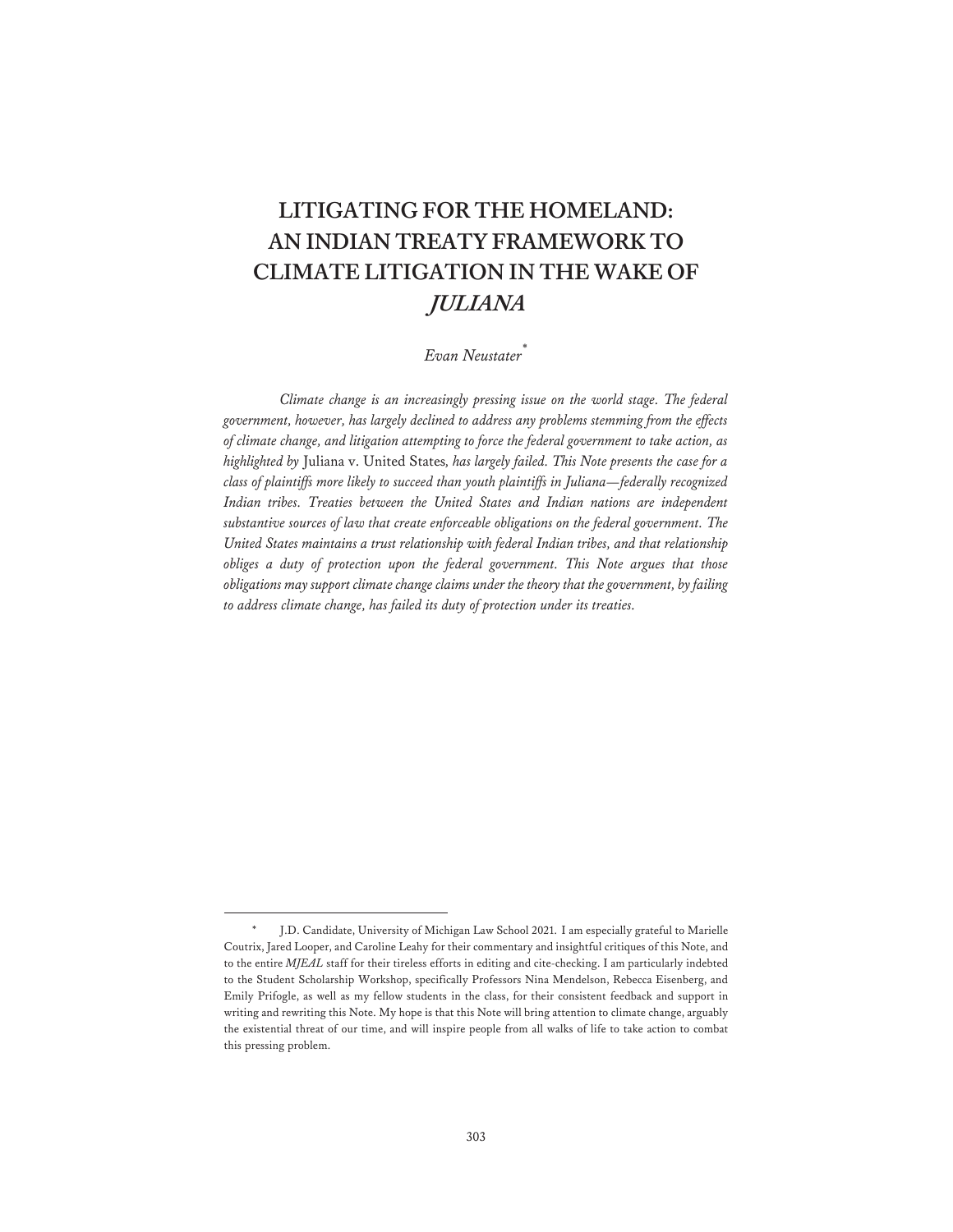#### TABLE OF CONTENTS

| L. |             |                                                     |  |
|----|-------------|-----------------------------------------------------|--|
|    | A.          |                                                     |  |
|    | B.          |                                                     |  |
|    | $C_{\cdot}$ |                                                     |  |
|    |             | II. THE PROBLEM WITH CURRENT CLIMATE LITIGATION 316 |  |
|    | $A$ .       |                                                     |  |
|    | B.          | Current Inadequacies Under the Clean Air Act318     |  |
|    |             |                                                     |  |
|    | A.          |                                                     |  |
|    |             |                                                     |  |
|    |             |                                                     |  |

#### **INTRODUCTION**

Scientists from around the world have declared that Earth "clearly and unequivocally faces a climate emergency."1 Studies have suggested that anthropogenic climate change may lead to roughly 150 million people losing their homes, strong hurricanes obliterating coastal communities, and wildfires sweeping through large regions, and many other unthinkable tragedies.<sup>2</sup>

Despite the enormity of the emergency, the United States government has declined to take any action on climate change. The government, particularly the Trump Administration, has instead opted to ignore climate change and even deny that it is a problem.3 Typically, the role of regulating climate change-inducing greenhouse gases would fall to the Environmental Protection Agency ("EPA"), which possesses federal authority to regulate those gases under the Clean Air Act.<sup>4</sup> As the democratic process has broken down and failed to address climate change, some members of the public have taken to the courts in an attempt to spur federal

<sup>1.</sup> Andrew Freedman, *More than 11,000 scientists from around the world declare a 'climate emergency*,' WASH. POST (Nov. 5, 2019, 10:18 AM), https://www.washingtonpost.com/science/2019/11/05/morethan-scientists-around-world-declare-climate-emergency/?wpisrc=nl\_todayworld&wpmm=1.

<sup>2.</sup> *See* Denise Lu & Christopher Flavelle, *Rising Seas Will Erase More Cities by 2050, New Research Shows*, N.Y. TIMES (Oct. 29, 2019), https://www.nytimes.com/interactive/2019/10/29/climate/coastalcities-underwater.html?wpisrc=nl\_todayworld&wpmm=1; *see also The Effects of Climate Change*, NASA, https://climate.nasa.gov/effects/.

<sup>3.</sup> For example, President Trump announced he would withdraw the United States from the Paris Agreement, a major international climate change agreement. *See* Brady Daniels, *Trump Makes it Official: U.S. Will Withdraw from the Paris Climate Accord,* WASH. POST (Nov. 4, 2019, 7:17 PM) https://www.washingtonpost.com/climate-environment/2019/11/04/trump-makes-it-official-us-willwithdraw-paris-climate-accord/?wpisrc=nl\_todayworld&wpmm=1 (The Paris agreement set a global goal to limit the planet's temperature rise to 2 degrees Celsius total.).

<sup>4.</sup> The Clean Air Act, 42 U.S.C. §§ 7401, et seq.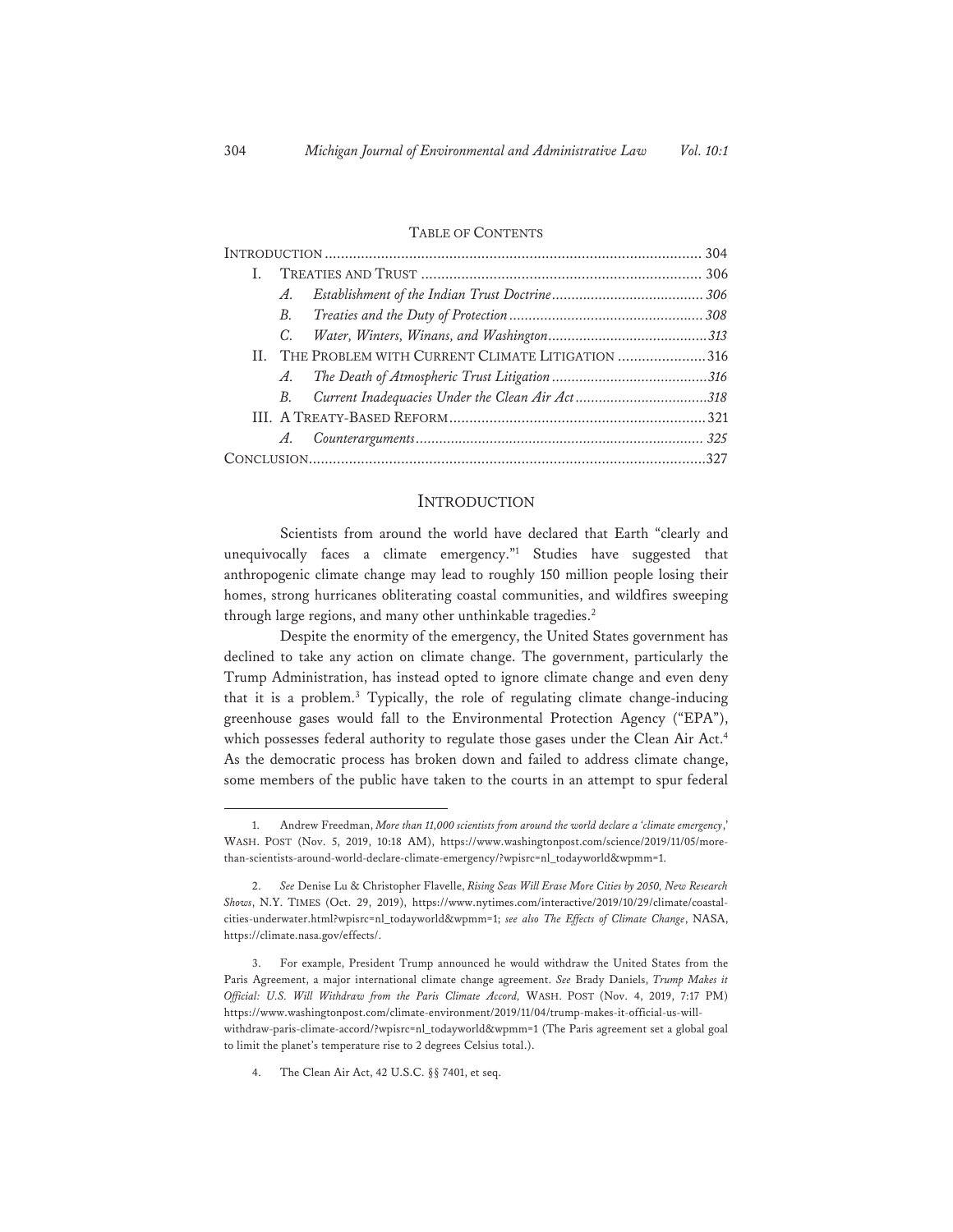action. In a particularly notable case, *Juliana v. United States*, 5 a group of young plaintiffs sued the federal government, alleging that the government was actively violating their rights under both the Fifth Amendment to the United States Constitution and the public trust doctrine.<sup>6</sup> *Juliana* is perhaps the most famous example of plaintiffs using litigation to provoke a response to climate change. The case drew national attention7 but was subsequently dismissed by the Ninth Circuit on the grounds that the court lacked authority under the Constitution to prompt the federal government to take action.8 The legislature, not the judiciary, the court reasoned, is the proper forum in which to address climate change.<sup>9</sup>

Though *Juliana* may have been dismissed, climate litigation is far from over. Where the *Juliana* plaintiffs failed, Indian tribes may be able to succeed.<sup>10</sup> Substantial precedent under Indian treaties and the Indian Trust Doctrine suggests that Indian tribes *can* demand action from the federal government. When Indian tribes agreed to the treaties that resulted in the creation of their reservations, they were negotiating for a homeland. The federal government regularly promised to hold that homeland in trust and ensure it had the qualities to make it a livable place to call home.<sup>11</sup> As climate change continues to affect the world around us, tribal land—and importantly, water—will be affected. If the federal government unrelentingly ignores climate change and discourages remediation efforts, it will diminish the livability of tribal reservations in violation of its treaties with many tribes.

Precisely because they can compel government action through treaty obligations, Indian tribes are best situated to be the leading plaintiffs in the next stage of climate litigation. Even though tribal plaintiffs represent an untested strategy, the potential social impact of such litigation should not be understated. Climate lawsuits against the federal government brought by indigenous communities

<sup>5.</sup> Juliana v. United States, 339 F. Supp. 3d 1062 (D. Or. 2018), *mandamus denied,* 140 S. Ct. 16 (2019) [hereinafter *Juliana II*].

<sup>6.</sup> *Id.*

<sup>7.</sup> *See, e.g.*, Steve Kroft, *The Climate Change Lawsuit That Could Stop the U.S. Government from Supporting Fossil Fuels*, CBS NEWS (June 23, 2019), https://www.cbsnews.com/news/juliana-versus-unitedstates-the-climate-change-lawsuit-that-could-stop-the-u-s-government-from-supporting-fossil-fuels-60 minutes/.

<sup>8.</sup> Juliana v. United States, 947 F.3d 1159, 1165 (9th Cir. 2020) [hereinafter *Juliana III*].

<sup>9.</sup> *Id.* at 1165 ("[T]he plaintiffs' impressive case for redress must be presented to the political branches of government.").

<sup>10.</sup> Throughout this Note, I refer to Native American tribes as "Indian" tribes since that is the term the U.S. Constitution and federal statutes employ. I do, however, recognize the historical inaccuracy of the term and recognize that Indian tribes are not a homogenous group and have a remarkably diverse range of cultures, languages, and ideologies.

<sup>11.</sup> *See, e.g.*, Winters v. United States, 207 U.S. 564, 565 (1908) (stating that the purpose of an Indian reservation is "to provide the Indians with a permanent home and abiding place").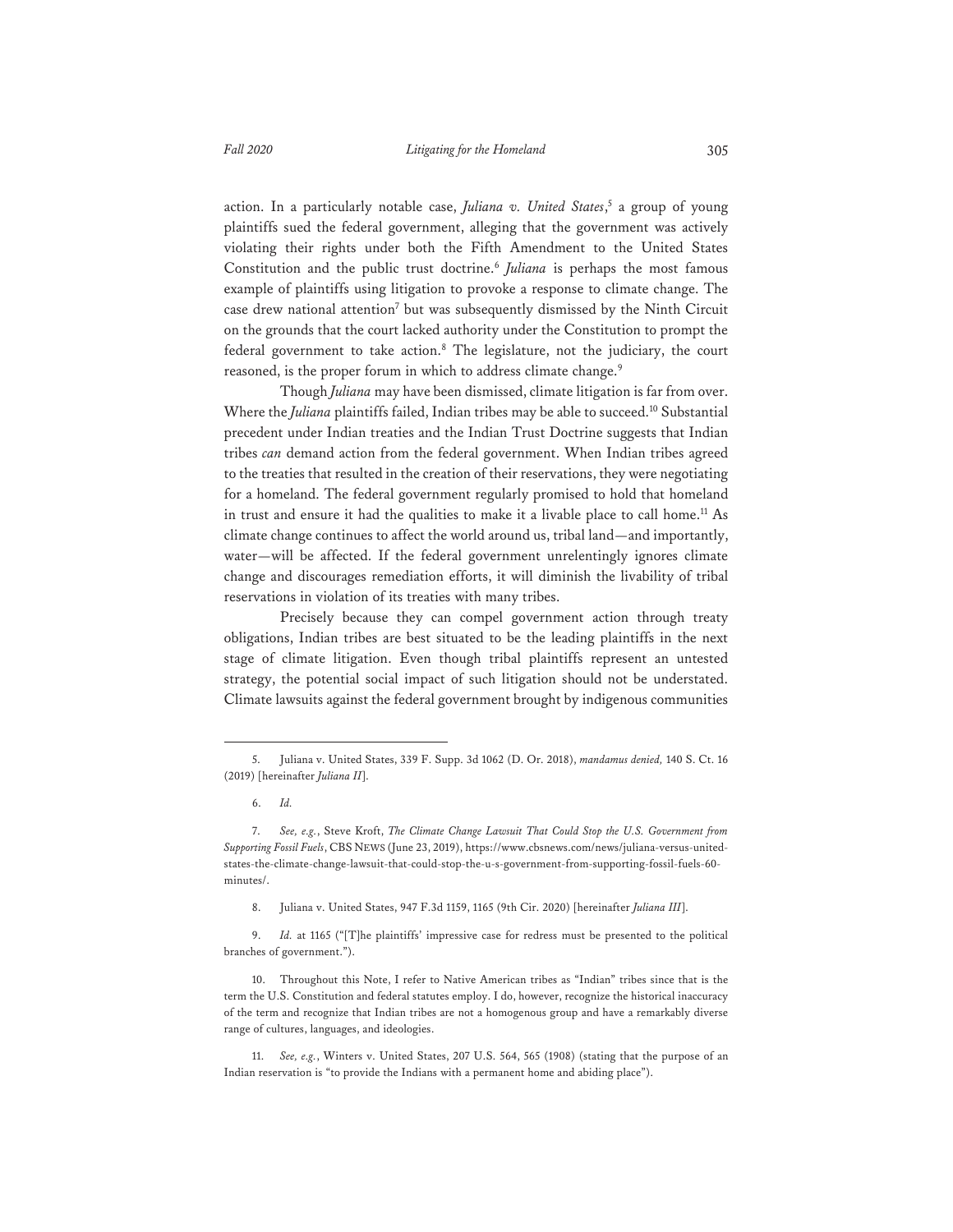would, at the very least, help bring attention to and advance the discussion around climate policy.

This Note argues that federally recognized Indian tribes are underappreciated environmental plaintiffs who are best situated to spur climate action from the federal government due to the obligation the federal government owes tribes under the duty of protection. Part I explores the Indian Trust Doctrine as it relates to treaty rights to explain that the federal government has an obligation to preserve the homelands Indian tribes duly bargained for. Part II surveys the current scope of climate change litigation, using *Juliana* to demonstrate that current litigation strategies are inadequate largely due to a lack of enforcement mechanisms. Part III suggests that the government's affirmative treaty obligations to Indian Tribes present a better opportunity for climate change litigation, arguing that courts should construe treaty rights broadly to encompass the duty to protect ecosystems and environmental resources on tribal reservations. That treaty-based framework, this Note contends, is a compelling legal strategy to move climate litigation forward.

#### I. TREATIES AND TRUST

#### *A. Establishment of the Indian Trust Doctrine*

Tribal sovereignty has existed since long before the founding of the United States.12 Much of the Indian sovereignty jurisprudence was framed by Chief Justice John Marshall in the early nineteenth century in a series of cases known as the "Marshall Trilogy." Marshall authored three opinions<sup>13</sup> that have served as the foundation of federal Indian law and policy throughout the history of the United States and continue to be good law today. 14

The single most important case for the recognition of tribal sovereignty is *Johnson v. M'Intosh*. 15 In *M'Intosh*, Justice Marshall outlined what has come to be known as the "doctrine of discovery," which stated that conquering European nations "had the sole right of acquiring soil from the natives."<sup>16</sup> While acknowledging that the sovereign rights of Indians were still extant, Justice Marshall reasoned that "their rights to *complete* sovereignty, as independent nations, were necessarily diminished, and their power to dispose of the soil at their own will, to whomsoever they pleased, was denied by the original fundamental principle, that discovery gave exclusive title

<sup>12.</sup> *See* Cherokee Nation v. Georgia, 30 U.S. (5 Pet.) 1, 3 (1831).

<sup>13.</sup> Johnson v. M'Intosh, 21 U.S. (8 Wheat) 543 (1823); *Cherokee Nation*, 30 U.S. (5 Pet.) 1 (1831); Worcester v. Georgia, 31 U.S. (6 Pet.) 515 (1832).

<sup>14.</sup> *See* Mathew L.M. Fletcher, *The Iron Cold of the Marshall Trilogy*, 82 N.D. L. REV. 627, 627-28 (2006).

<sup>15.</sup> *See Johnson*, 21 U.S. (8 Wheat) 543 (1823).

<sup>16.</sup> *Id.* at 573.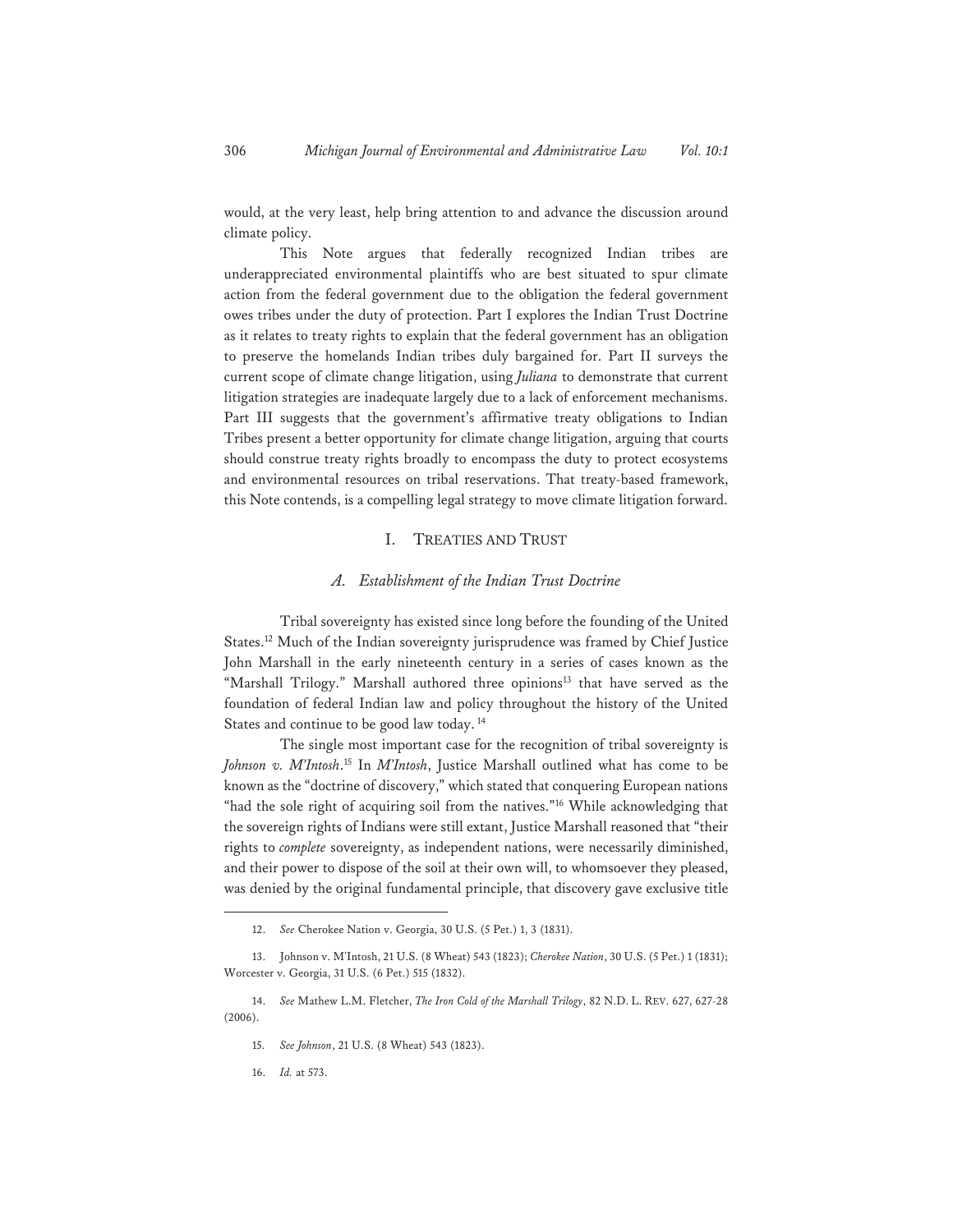to those who made it."17 Some of the European powers who "discovered" the tribes recognized the tribes' inherent sovereignty by negotiating treaties with them.<sup>18</sup>

Seven years after *M'Intosh,* Justice Marshall addressed whether Indian tribes were "foreign States" under the Constitution.19 Justice Marshall reasoned that tribes were neither "foreign states" nor among the "Several States" of the Union; indeed, they were something different altogether: "domestic dependent nations."20 As such, Indian tribes were sovereign, existing within the external boundaries of the United States yet dependent upon the federal government. They could be appropriately defined as "states," however, since "[t]he numerous treaties made with them by the United States recognize[d] them as a people capable of maintaining the relations of peace and war, of being responsible in their political character for any violation of their engagements, or for any aggression committed on the citizens of the United States by any individual of their community."<sup>21</sup> Stressing their dependence on the United States for certain needs, Justice Marshall argued that the tribes' relation to the United States "resemble[d] that of a ward to his guardian."22 This legal rationale is the framework upon which federal Indian law is still based. Notably, these cases established the principles of the trust relationship between the federal government and tribes.<sup>23</sup>

The Indian Trust Doctrine has been described by Professor Mary C. Wood as "the purest moral foundation of the trust: the sacred promise, made to induce massive land cessions, that the retained homelands would be protected to support tribal lifeways and generations into the future."24 In *Seminole Nation v. United States,* the Supreme Court articulated the duties of the United States to "charge[] itself with moral obligations of the highest responsibility and trust … Its conduct, as disclosed in the acts of those who represent it in dealings with the Indians," the Court specified, "should therefore be judged by the most exacting fiduciary standards."<sup>25</sup> The trust

17. *Id.* at 574 (emphasis added).

- 19. Cherokee Nation v. Georgia, 30 U.S. (5 Pet.) 1, 16 (1831).
- 20. *Id.* at 17.
- 21. *Id.* at 16.
- 22. *Id.* at 17.

23. *See generally* COHEN'S HANDBOOK OF FEDERAL INDIAN LAW § 5.04(3) (Nell Jessup Newton ed., 2012).

24. Mary C. Wood, *Indian Trust Responsibility: Protecting Tribal Lands and Resources Through Claims of Injunctive Relief Against Federal Agencies*, 39 TULSA L. REV. 355, 368 (2003).

25. Seminole Nation v. United States, 316 U.S. 286, 297 (1942).

<sup>18.</sup> *See* Hope M. Babcock, *A Civic-Republican Vision of 'Domestic Dependent Nations' in the Twenty-First Century: Tribal Sovereignty Re-envisioned, Reinvigorated, and Re-empowered*, UTAH L. REV. 443, 457- 58 (2005).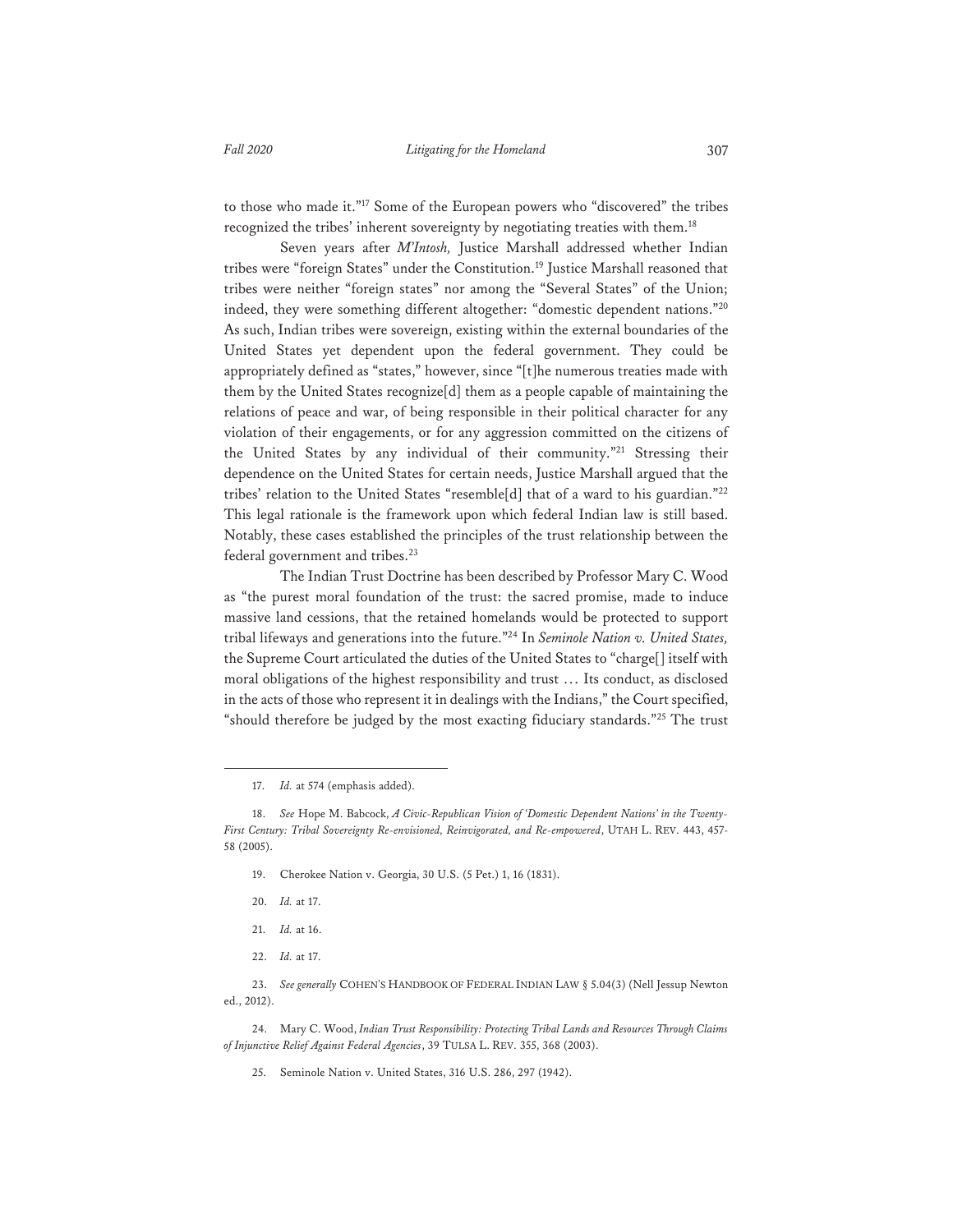relationship's most important and substantive effect arises from treaties made with tribes under Article II of the Constitution.

## *B. Treaties and the Duty of Protection*

When the original European conquerors and later American settlers made treaties with Indian tribes to take their land, tribes were negotiating for a homeland. In *United States v. Winans*, a staple of Indian treaty rights law, the Supreme Court explained that Indian reservations were created, at least in part, to reserve the right of Indians to hunt and fish.<sup>26</sup> During negotiations for the Point-No-Point Treaty with the S'Klallam, the Chimakum, and the Skokomish tribes in Washington in the 1850s, Governor Isaac Stevens told the tribes: "This paper [the treaty] is such as a man would give to his children and I will tell you why. This paper gives you a *home*. Does not a father give his children a home?"<sup>27</sup> Employing the Indian Canon of Construction compelling courts to construe Indian Treaties liberally in favor of the tribes,28 the Ninth Circuit in *United States v. Washington* determined that the tribe was indeed bargaining for a place to live—a home.<sup>29</sup>

Although the precise word "home" is not found in most treaties, it can be found in case law. The Ninth Circuit has noted that the "specific purposes of an Indian reservation, however, were often unarticulated. The general purpose, to provide a home for the Indians, is a broad one and must be liberally construed."30 This idea has deep, and enduring, roots. As early as 1908, the Supreme Court observed that the true purpose of an Indian reservation is "to provide the Indians with a permanent home and abiding place."31

Indian reservations are those lands carved out specifically for tribes as their homeland; they are places where they may retain their culture and resources.<sup>32</sup> Indian tribes and the United States bargained for concessions later memorialized in

- 30. Colville Confederated Tribes v. Walton, 647 F.2d 42, 47 (9th Cir. 1981).
- 31. Winters v. United States, 207 U.S. 564, 565 (1908).
- 32. *See* Wood, *supra* note 24.

<sup>26.</sup> United States v. Winans, 198 U.S. 371, 378-89 (1905).

<sup>27.</sup> Washington v. Wash. State Com. Passenger Fishing Vessel Ass'n, 443 U.S. 658, 667 n.11 (1979) (emphasis added).

<sup>28.</sup> *See* Antoine v. Washington, 420 U.S. 194, 199 (1975) ("The canon of construction applied over a century and a half by this Court is that the wording of treaties and statutes ratifying agreements with the Indians is not to be construed to their prejudice." (citing Worcester v. Georgia, 31 U.S. (6 Pet.) 515, 582 (1832)); Tulee v. Washington, 315 U.S. 681, 684-85 (1942) ("It is our responsibility to see that the terms of the treaty are carried out, so far as possible . . . in a spirit which generously recognizes the full obligation of this nation to protect the [Indian] interests . . . .").

<sup>29.</sup> United States v. Washington, 827 F.3d 836, 851 (9th Cir. 2016), *amended and superseded*, 853 F.3d 946 (9th Cir. 2017).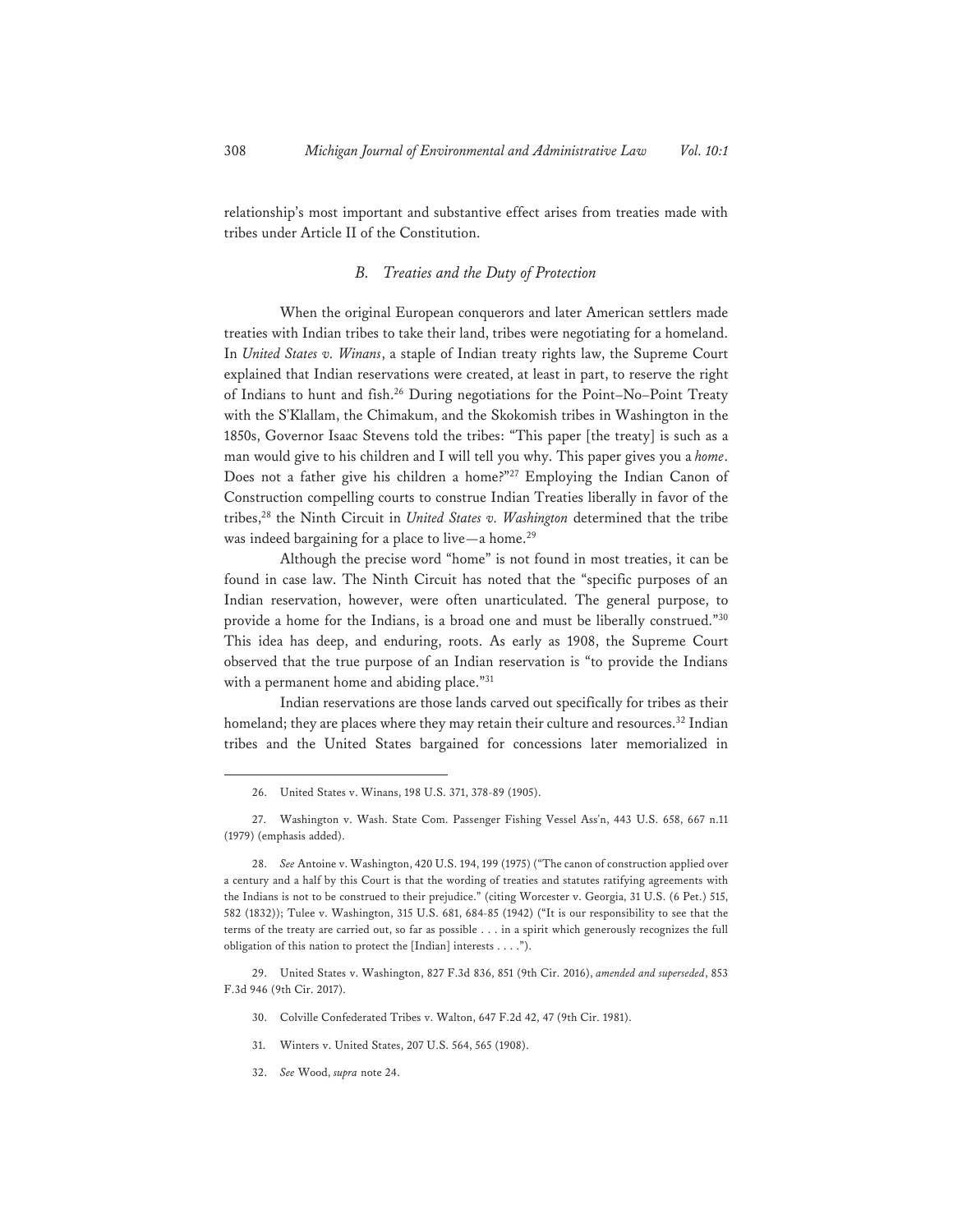treaties.33 These treaty negotiations often involved unequal bargaining power and considerable language barriers, with the United States holding far more power than the tribes.34 When tribes conceded or lost their lands, they received some consideration in return: a promise to protect those lands.<sup>35</sup> This treaty relationship created the so-called "duty of protection" under the trust relationship.<sup>36</sup> Felix Cohen, the father of modern Federal Indian law, wrote: "[t]he promise of such protection for lands retained by the Indian tribes was an important quid pro quo in the process of treaty-making by which the United States acquired a vast public domain."37 That duty is an essential part of the Indian Trust Doctrine and critical to this Note's proposed litigation strategy. Treaty-based claims, bolstered by the Trust Doctrine, would support tribal climate litigation.

The federal government recently reaffirmed its commitment to the duty of protection. In the Indian Trust Asset Reform Act of 2016,<sup>38</sup> Congress found that "historic Federal-tribal relations and understandings have benefitted the people of the United States as a whole for centuries and have established enduring and *enforceable* Federal obligations to which the national honor has been committed."<sup>39</sup> Congress also acknowledged in the Indian Trust Asset Reform Act that "the United States has undertaken a unique trust responsibility to protect and support Indian tribes and Indians."40 That Act further asserts that "the fiduciary responsibilities of the United States to Indians also are founded in part on specific commitments made through written treaties . . . which provided legal consideration for permanent, ongoing performance of Federal trust duties…and have established enduring and enforceable Federal obligations."41

35. *See* Washington v. Wash. State Com. Passenger Fishing Vessel Ass'n, 443 U.S. 658, 662 (1979), *modified sub nom,* Washington v. United States, 444 U.S. 816 (1979) ("[T]he Indians relinquished their interest in most of the Territory in exchange for monetary payments, certain relatively small parcels of land reserved for their exclusive use, and other guarantees, including protection of their 'right of taking fish, at all usual and accustomed grounds and stations . . . in common with all citizens of the Territory.'").

36. *See* Reid Peyton Chambers, *Judicial Enforcement of the Federal Trust Responsibility to Indians*, 27 STAN. L. REV. 1213, 1224-27 (1975) (arguing that courts improperly treat the trust duty as "a moral obligation, without justiciable standards for its enforcement").

37. Nathan R. Margold, *Introduction* to FELIX S. COHEN, HANDBOOK OF FEDERAL INDIAN LAW vii, xii (1942).

- 38. Pub. L. No. 114-178, 130 Stat. 432 (2016).
- 39. 25 U.S.C. § 5601(5) (emphasis added).
- 40. § 5601(3).
- 41. §§ 5601(4)-(5).

<sup>33.</sup> *See, e.g.*, Treaty with the Navajo Tribe of Indians, 15 Stat. 667 (1868).

<sup>34.</sup> *See* United States v. Winans, 198 U.S. 371, 380 (1905) (justifying interpretation of treaty terms in favor of Indian tribes based on unequal bargaining power).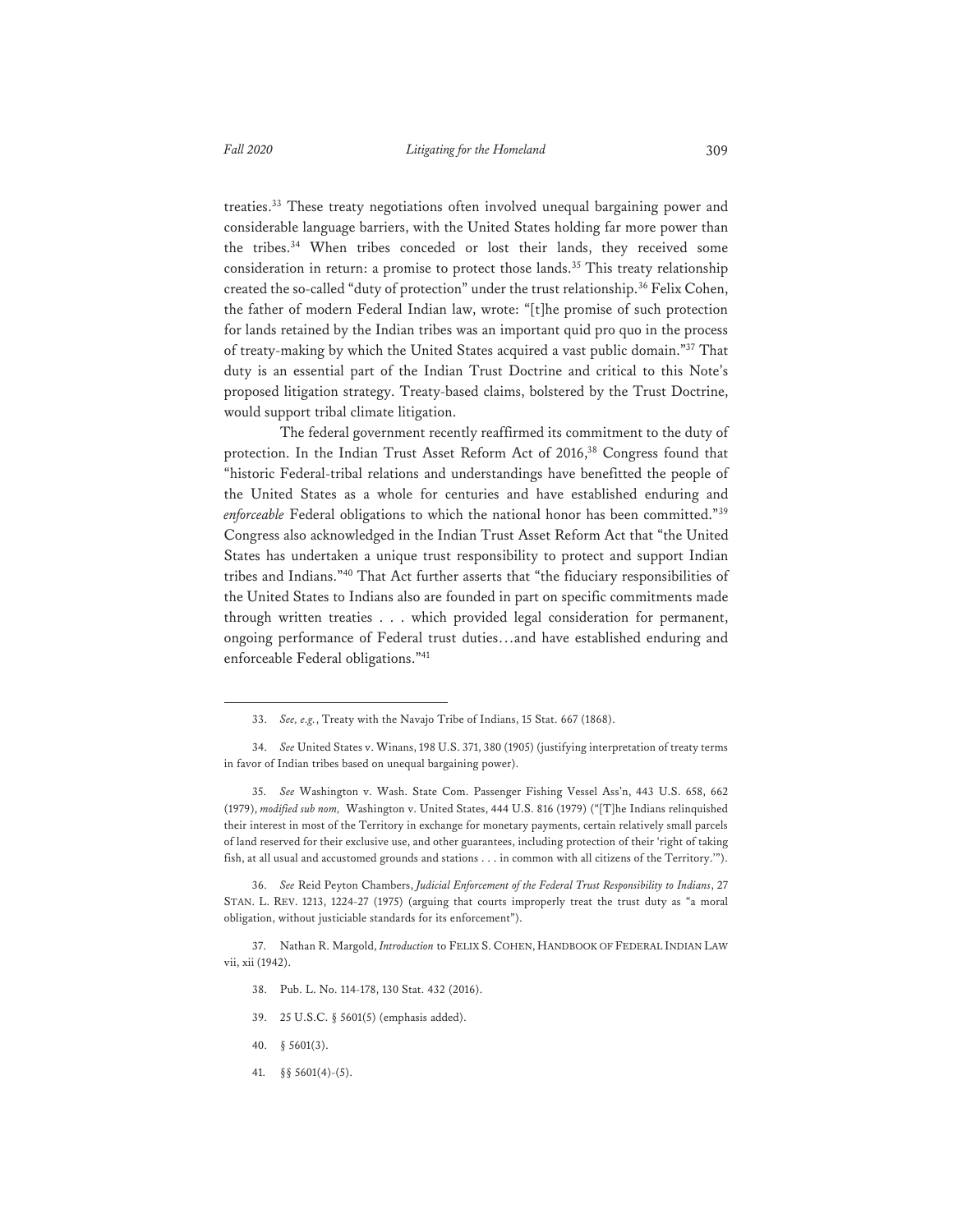The Department of the Interior, the federal agency charged with the responsibility of Indian affairs, since at least 1978 has maintained the official position that the United States owes a fiduciary duty to Indian tribes "of care and loyalty, to make trust property income productive, to enforce reasonable claims on behalf of Indians, and to take affirmative action to preserve trust property."42 Moreover, the Environmental Protection Agency ("EPA") has acknowledged its trust responsibility in official policy statements: the "EPA recognizes that a trust responsibility derives from the historical relationship between the Federal Government and Indian Tribes . . . . In keeping with that trust responsibility, the Agency will endeavor to protect the environmental interests of Indian Tribes when carrying out its responsibilities that may affect the reservations."43 The Act's language and the official policy stances of the federal agencies with direct responsibilities over tribal welfare reflect the federal government's understanding that its duty to tribes is a long-standing doctrine with affirmative obligations.

The Supreme Court held in *Washington v. Washington State* that Indian nations negotiated for the federal government to act in "good faith" to effectuate the duty of protection.<sup>44</sup> In dicta, the Court reasoned that "[i]t is perfectly clear, however, that the Indians were vitally interested in protecting their [resources] . . . and that they were invited by the white negotiators to rely and in fact did rely heavily on the good faith of the United States to protect that right."45 Treaties were the primary mechanism by which tribes bargained for that duty of protection in exchange for diminishing their lands for white settlement.

Unfortunately for Indian tribes, the duty of protection has, until recently, been largely thrown by the wayside. Scholars have noted the duty has historically been treated as "essentially just a mere platitude"46 with limited, if any, enforceable legal power. The government's ability to ignore its moral and legal obligations grew as the Supreme Court regularly deferred to the discretion of the federal government in deciding how to implement the duty of protection. In 1903, for instance, the Court held in *Lone Wolf v. Hitchcock* that the Court would stay out of Indian affairs, reasoning (perhaps naïvely) that the United States would act in "good faith" to

<sup>42.</sup> Letter from Leo Krulitz, Solicitor, U.S. Dep't of the Interior, to James W. Moorman, Asst. Att'y Gen., U.S. Dep't of Justice 2 (Nov. 21, 1978).

<sup>43.</sup> William D. Ruckelshaus, EPA Policy for the Administration of Environmental Programs on Indian Reservations 3 (Nov. 8, 1984), https://www.epa.gov/sites/production/files/2015-04/documents/in dian-policy-84.pdf.

<sup>44.</sup> Washington v. Wash. State Com. Passenger Fishing Vessel Ass'n., 443 U.S. 658, 667 (1979).

<sup>45.</sup> *Id.*

<sup>46</sup> Daniel I.S.J. Rey-Bear & Matthew L.M. Fletcher, "*We Need Protection from Our Protectors": The Nature, Issues, and Future of the Federal Trust Responsibility to Indians*, 6 MICH. J. ENV'T. & ADMIN. L. 397, 399 (2017).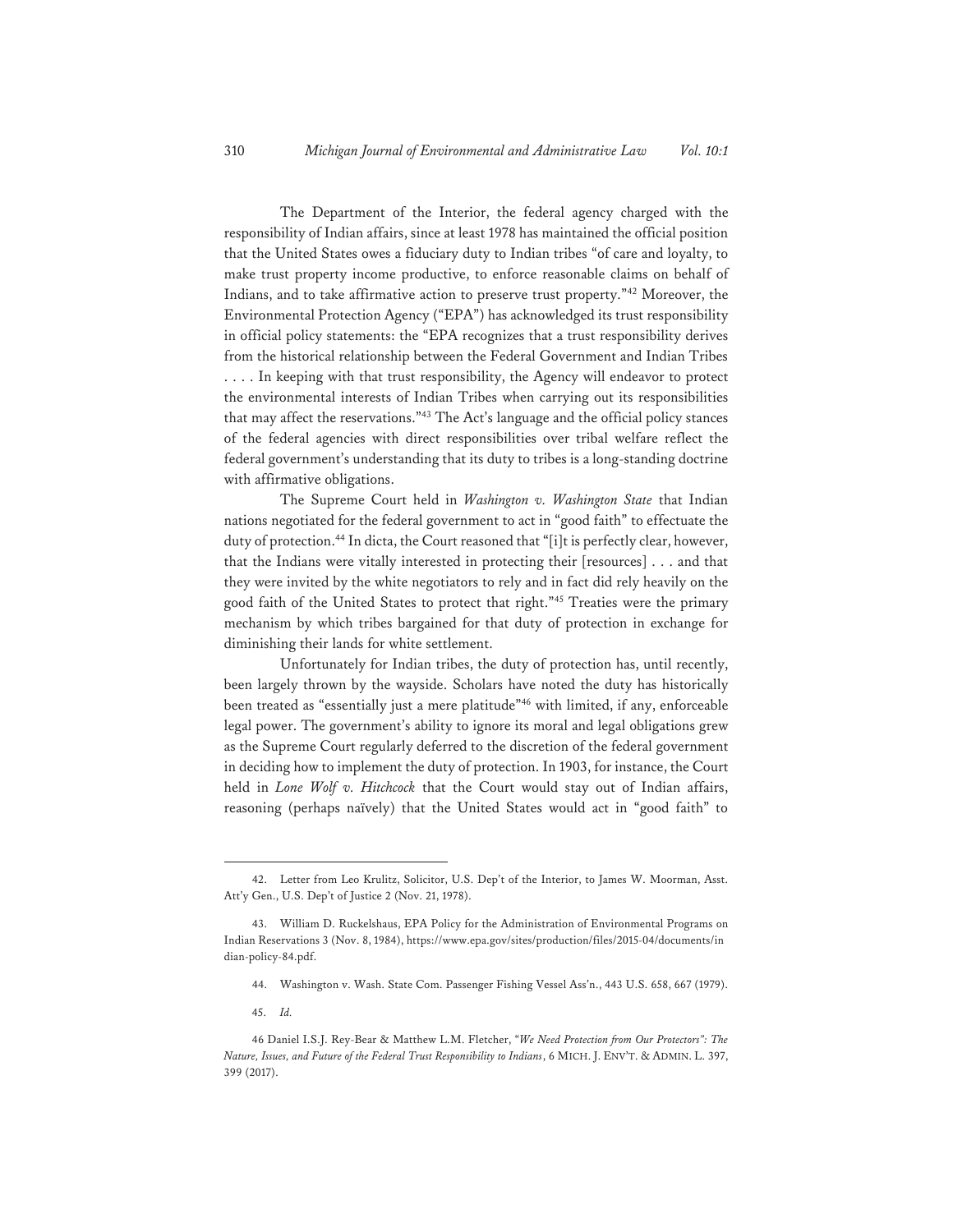effectuate its duty of protection and trust vis-à-vis Indian tribes.<sup>47</sup> Today, courts remain hesitant to interfere with judgments of Congress which "can be tied rationally to the fulfillment of the obligation toward the Indians."48 This discarding of the duty of protection has been disastrous for Indian tribes. Through most of the twentieth century, the federal government often eliminated tribal lands without tribal consent and eliminated other aspects of tribal sovereignty, <sup>49</sup> such as the right to remain immune from public takings without just compensation.<sup>50</sup>

While the historical realities would seem to make any climate change claim against the federal government fruitless, more recent trends should give tribes, and those looking for opportunities for environmental litigation, a sense of hope.<sup>51</sup> Though courts may still be reluctant to review government action, modern Supreme Court jurisprudence has suggested that courts should more carefully scrutinize legislative and federal administrative actions vis-à-vis tribes. For example, in *United States v. Sioux Nation*, the Court rejected *Lone Wolf*'s unquestioned "presumption of congressional good faith" and held that:

> [I]n every case where a taking of treaty-protected property is alleged, a reviewing court must recognize that tribal lands are subject to Congress' power to control and manage the tribe's affairs. But the court must also be cognizant that "this power to control and manage [is] not absolute. While extending to all appropriate measures for protecting and advancing the tribe, it [is] subject to limitations inhering in . . . a guardianship and to pertinent constitutional restrictions.<sup>52</sup>

In other words, a reviewing court will not simply defer to the judgment of Congress in treaty disputes concerning property or diminishment of resources. A treaty-based climate change claim would encounter a similar lack of Congressional deference, as it would involve the diminishment of resources. Similarly, the Court today acknowledges "the undisputed existence of a general trust relationship between the

- 48. Morton v. Mancari, 417 U.S. 535, 555 (1974).
- 49. See Rey-Bear & Fletcher, supra note 46, at 368-69.

50 . Tee-Hit-Ton Indians v. United States, 348 U.S. 272, 284-85 (1955) (holding that a tribe was not entitled to compensation for the taking by the federal government of tribal resources under the Fifth Amendment because the tribe did not own those resources).

51. *See, e.g.,* Indian Trust Asset Reform Act, 25 U.S.C. § 5601(3) ("Congress finds that . . . through treaties, statutes, and historical relations with Indian tribes, the United States has undertaken a unique trust responsibility to protect and support Indian tribes and Indians. . . .").

52. United States v. Sioux Nation of Indians, 448 U.S. 371, 415 (1980) (quoting United States v. Creek Nation, 295 U.S. 103, 109-10 (1935)).

<sup>47.</sup> Lone Wolf v. Hitchcock, 187 U.S. 553, 565-68 (1903).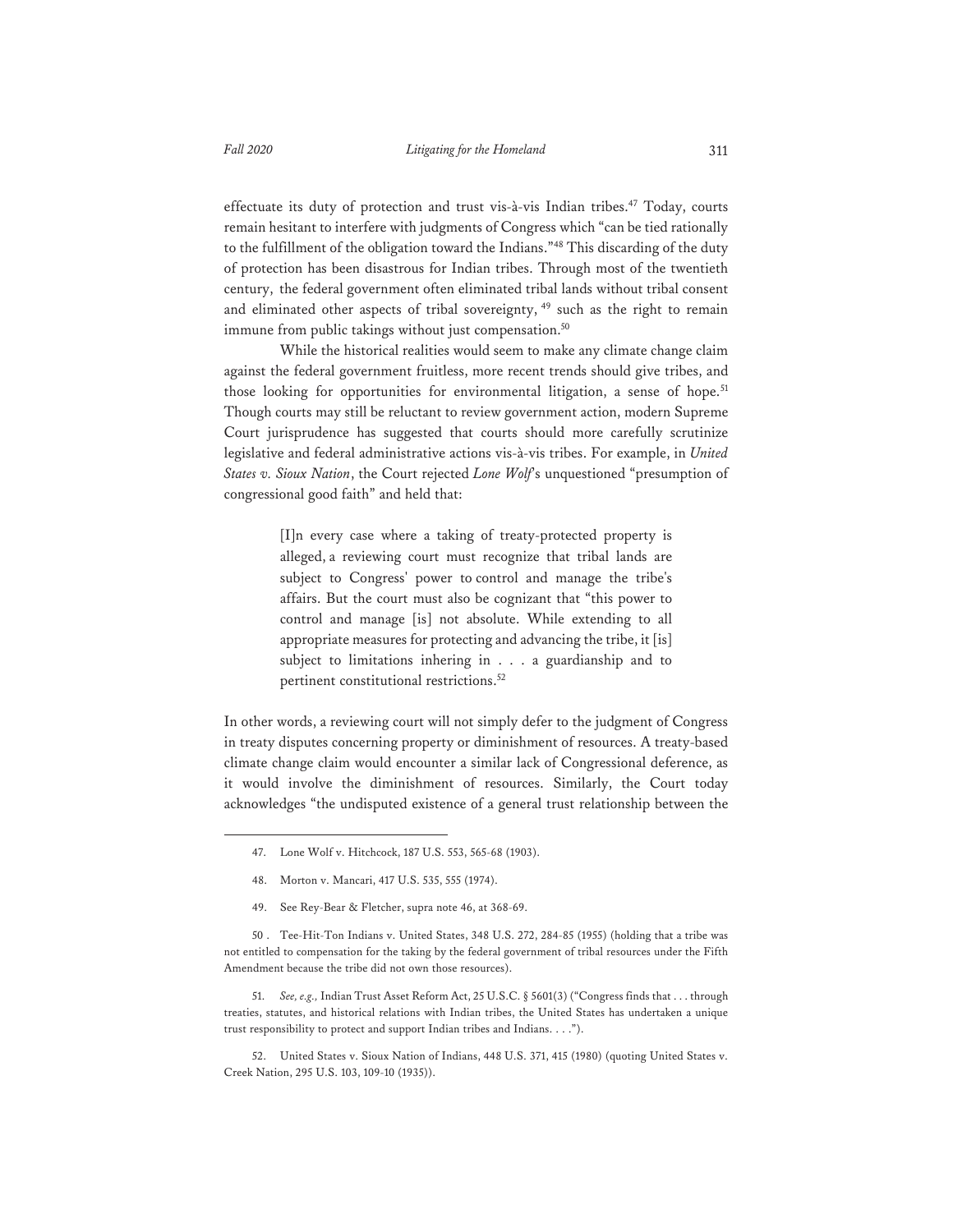United States and the Indian people."53 A reviewing court should, in a treaty-rights claim, scrutinize federal action (or lack thereof) affecting treaty rights. These treaty rights directly give rise to the duty of protection under the Trust Doctrine.

The United States' duty of protection towards Indian tribes is in fact enforceable.54 The Eighth Circuit, for example, held that the Bureau of Indian Affairs and Indian Health Service has a duty to clean up dumps on Indian land, which is "buttressed by the existence of the general trust relationship between these agencies and the Tribe."55 The Ninth Circuit also concluded that the federal government has a fiduciary relationship in the management of tribal mineral resources by "taking into account these specific, congressionally-imposed duties, and the long-standing, general trust relationship between the government and the Indians."56 And, in a ruling with particularly important implications for treaty suits, the District Court for the Western District of Washington held that the federal government's "fiduciary duty, rather than any express regulatory provision . . . mandates that the [Army Corps of Engineers] take treaty rights into consideration."57

Similarly, federal courts have relied on statutory and general trust duties (largely arising from treaties) to order the federal government to affirmatively act to fulfil its duty of protection to the land, resources, and water of Indian tribes. This is particularly important if tribes go to court to enforce duties to protect against climate change, as climate change will most obviously affect land, resources, and water. In 1973, for instance, the District Court for the District of Columbia heard a challenge from the Pyramid Lake Paiute Tribe of Indians against a regulation promulgated by the Secretary of the Interior.<sup>58</sup> The Tribe argued the regulation would negatively impact their water supply and therefore violate the duty of protection stemming from

- 57. *Nw. Sea Farms, Inc.*, 931 F. Supp. at 1520.
- 58. Pyramid Lake Paiute Tribe of Indians v. Morton, 354 F. Supp. 252 (D.D.C. 1973).

<sup>53.</sup> United States v. Mitchell, 463 U.S. 206, 225 (1983) [hereinafter *Mitchell II*]; *see also* United States v. Jicarilla Apache Nation, 564 U.S. 162, 176 (2011) ("We do not question 'the undisputed existence of a general trust relationship between the United States and the Indian people.'") (quoting *Mitchell II*, 463 U.S. at 225); United States v. White Mountain Apache Tribe, 537 U.S. 465, 474 n.3 (2003) ("We have recognized a general trust relationship since 1831.").

<sup>54.</sup> *See, e.g.*, Jicarilla Apache Nation v. United States, 100 Fed. Cl. 726, 738 (2011) ("[The United States] would have this court blithely accept what so many courts have rejected—that for the breach of a fiduciary duty to be actionable in this court, that duty must be spelled out, in no uncertain terms, in a statute or regulation."); *White Mountain Apache Tribe*, 537 U.S. at 475-76 (affirming implied trust duty); Rosebud Sioux Tribe v. Trump, 428 F. Supp. 3d 282, 294 (D. Montana 2019) ("The trust relationship between the United States and the Indian people imposes a fiduciary duty on the government when it conducts 'any Federal government action which relates to Indian Tribes.'") (quoting Nw. Sea Farms, Inc. v. U.S. Army Corps of Eng'rs, 931 F. Supp. 1515, 1519-20 (W.D. Wash. 1996)).

<sup>55.</sup> Blue Legs v. Bureau of Indian Affairs, 867 F.2d 1094, 1100 (8th Cir. 1989).

<sup>56.</sup> Assiniboine and Sioux Tribes of the Fort Peck Indian Reservation v. Bd. of Oil and Gas Conservation of Montana, 792 F.2d 782, 794 (9th Cir. 1986).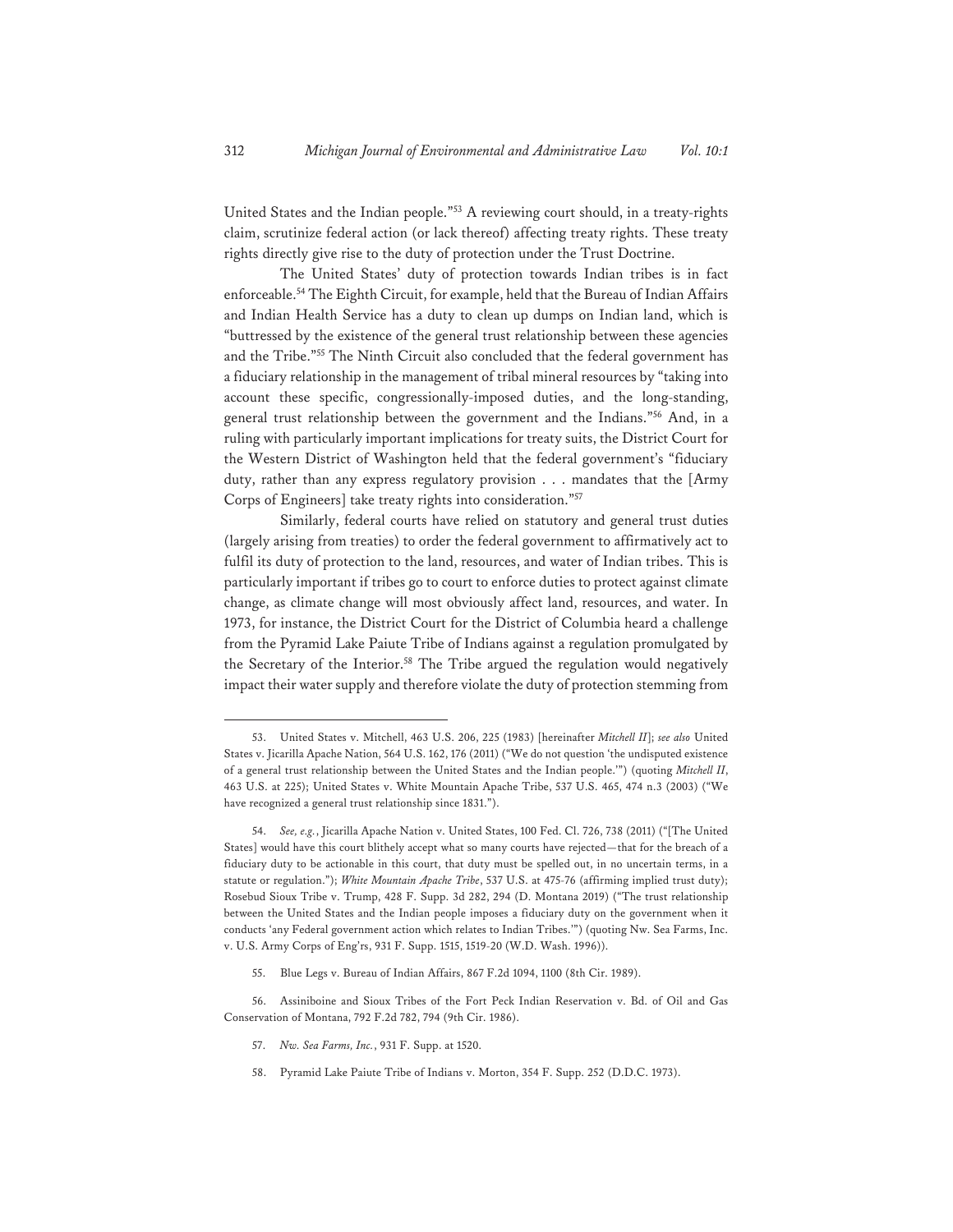its treaty with the United States.<sup>59</sup> In ruling for the Tribe, the court held that the federal government, through the Secretary of the Interior, was "obliged to formulate a closely tailored regulation that would preserve water for the Tribe."<sup>60</sup> The court also found "the Secretary's action . . . defective and irrational because it fails to demonstrate an adequate recognition of his fiduciary duty to the Tribe."61 A tribe suing for a failure to protect against an effect of climate change, then, could feasibly model their case after *Pyramid Lake* and produce evidence that some regulation (or lack thereof) contributed to water degradation from climate change.

The Ninth Circuit further noted in 2005 that it reads the trust obligation "to extend to any federal government action," and that the United States must "honor its trust obligation to Indians."62 While not specifically environmental in nature, these cases demonstrate that federal courts are willing to compel the federal government to enforce affirmative obligations vis-à-vis tribes on the basis of treaty rights.

#### *C. Water, Winters, Winans, and Washington*

Perhaps the most pertinent trust obligation the United States has with Indian tribes concerns water rights. For its part, the federal government acknowledges it holds water rights in trust for tribes.63 And since the early 1900s, the Supreme Court has acknowledged and defended tribal rights to water based on express *and implied* treaty rights.<sup>64</sup>

The seminal case addressing Indian water rights, *United States v. Winans*, 65 establishes the framework for an environmental suit arising under a treaty. In the early 1900s, the Winans brothers operated state-licensed fish wheels, designed to scoop as many fish as possible, on the Columbia River in Washington.<sup>66</sup> The wheel disturbed the Yakima Tribe's ancestral fishing territory by systematically capturing

61. *Id.* at 256-57.

63. *See, e.g.*, Federal Criteria and Procedures for Indian Water Rights Settlements, 55 Fed. Reg. 9,223 (Mar. 12, 1990).

64. *See, e.g.*, Winters v. United States, 207 U.S. 564 (1908); Winans v. United States, 198 U.S. 371 (1905).

- 65. 198 U.S. 371 (1905).
- 66. United States v. Winans, 73 F. 72 (D. Wash. 1896).

<sup>59.</sup> *Id.*

<sup>60.</sup> *Id.* at 256.

<sup>62.</sup> Hoopa Valley Indian Tribe v. Ryan, 415 F.3d 986, 993 (9th Cir. 2005) (quoting Pyramid Lake Paiute Tribe of Indians v. United States Dep't of Navy, 898 F.2d 1410, 1420 (9th Cir. 1990)) (internal quotation marks omitted).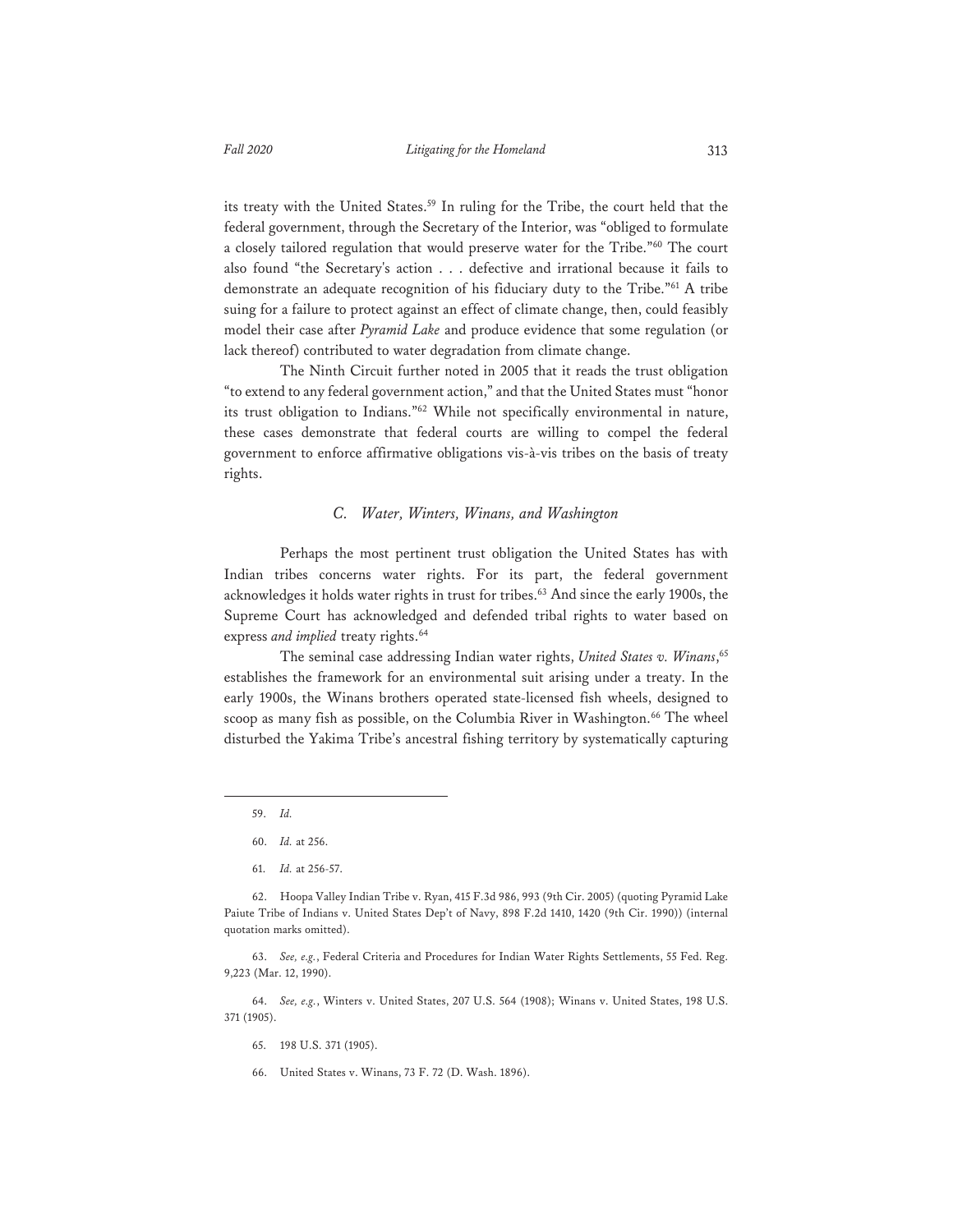huge quantities of fish and occupying significant land.<sup>67</sup> Further, the Winans brothers prohibited the Yakima tribe from crossing their land, thus preventing the tribe from accessing traditional fishing places<sup>68</sup> in violation of tribal treaty guarantees to "the exclusive right of taking fish . . . at all usual and accustomed places."69

The United States government brought suit on behalf of the tribe. On appeal, the Supreme Court issued a statement now central to federal Indian law: "the treaty was not a grant of rights to the Indians, but a grant of rights from them—a reservation of those [rights] not granted."70 This established the "reserved rights doctrine," under which tribes retain their original sovereign title until tribes affirmatively surrender them. As stipulated by their treaty, "the Indians were given a right in the land" and could use their traditional fishing spots since the land was granted to them.<sup>71</sup> Importantly, the Court held that those rights date from "time immemorial."72

Three years later, the Supreme Court decided *Winters v. United States*. 73 Leading up to Winters, the Fort Belknap reservation in Montana's territory had been gradually diminished by successive treaties throughout the late 1800s, until ultimately the 1888 Desert Land Act confined the reservation to just 1400 square miles.74 After Montana achieved statehood, the white defendants built dams on the channel and diverted water resources from the reservation.75 In response, the federal government then filed suit on behalf of the tribe.76 The Supreme Court decided that even though the Desert Land Act did not lay it out in explicit terms, the statute *implicitly* protected water in the Milk River for the tribe.<sup>77</sup> Using similar reasoning as it did in developing the *Winans* Reserved Rights doctrine, the Court explained that

- 67. *Winans*, 198 U.S. at 380.
- 68. *Id.*
- 69. *Id.* at 378.
- 70. *Id.* at 381.
- 71. *Id.*
- 72. *Id.* at 374.
- 73. 207 U.S. 564 (1908).
- 74. Winters v. United States, 143 F. 740, 741-42 (9th Cir. 1906).

75. *Winters v. United States*, 207 U.S. at 564, 567 (1908) ("It is alleged that . . . the defendants, in the year 1900, wrongfully entered upon the river and its tributaries above the points of the diversion of the waters of the river by the United States and the Indians, built large and substantial dams and reservoirs, and, by means of canals and ditches and waterways, have diverted the waters of the river from its channel, and have deprived the United States and the Indians of the use thereof.").

- 76. *Id.* at 565.
- 77. *See id.*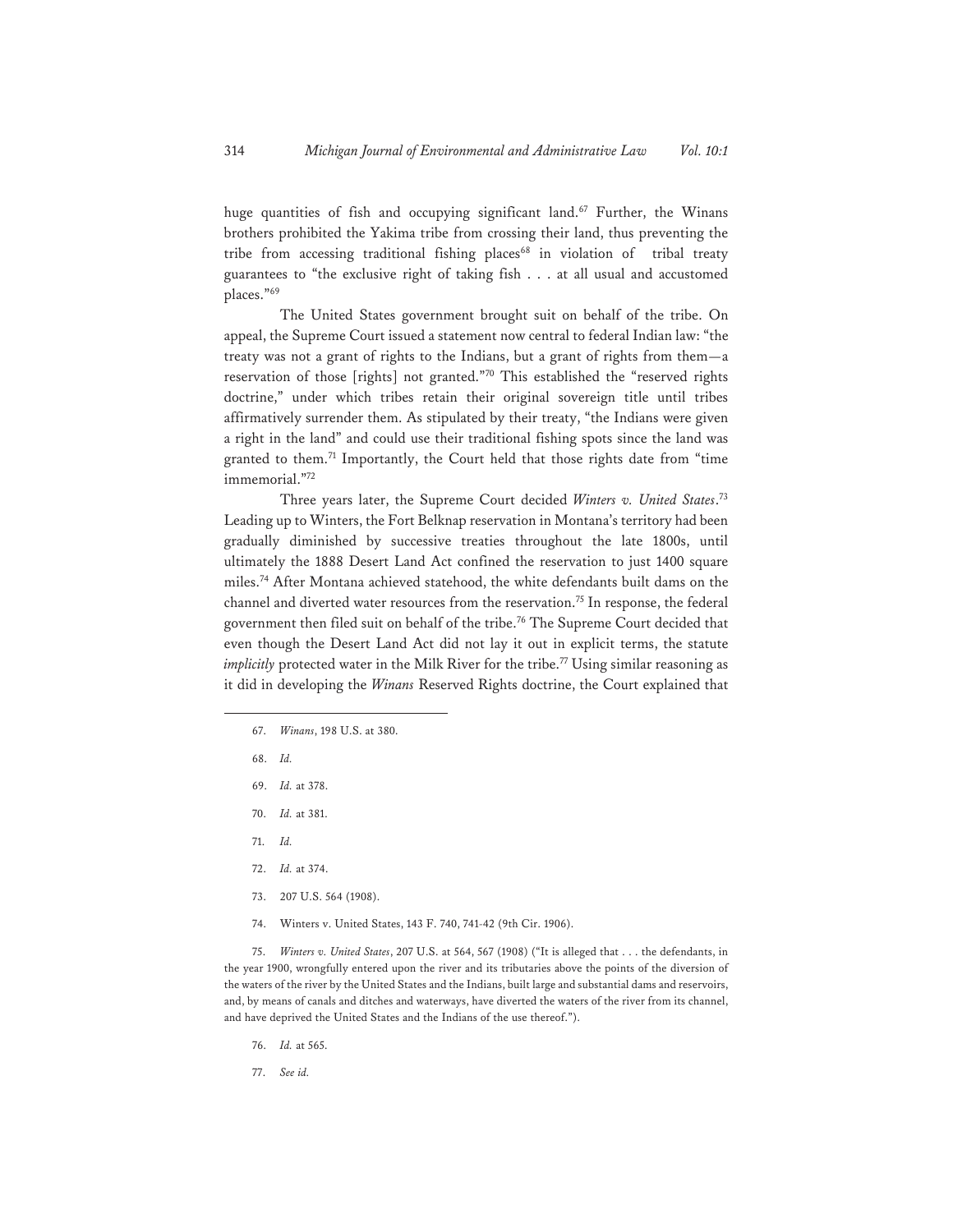"the power of the Government to reserve the waters and exempt them from appropriation under state laws is not denied, and could not be . . . . That the Government did reserve them we have decided, and for a use that would necessarily continue through the years."78

The *Winters* decision recognized *implied* water rights, based on the idea that treaties implicitly contain the right to enough water to satisfy the purpose of the reservation. *Winters* rights apply federally and preempt state law. *Winters* rights are critically important to tribes, particularly in the West, where prior appropriation doctrine applies.79 In the West, the allocation of water rights largely depend on the priority date a given entity has. When determining priority, *Winters* rights derive from the date on which the reservation was created.<sup>80</sup> Most importantly, this implied right to water could play a key role in climate change litigation as the changing climate affects the availability of water enough to affect the "purposes of the reservation," including having a stable enough ecosystem to sustain fishing and hunting. This will be further analyzed in Part III.

Courts have broadly construed their powers to enact remedies stemming from these implied water rights, including recently in *United States v. Washington* ("The Culvert Case").<sup>81</sup> Lower courts had found that numerous road culverts, small tunnels underneath roadways that divert water through the road's foundation, had blocked salmon access to their habitat in violation of Indian treaties. In 2017, the Ninth Circuit affirmed a district court injunction requiring Washington to repair and replace culverts restricting the passage of fish.<sup>82</sup> The court interpreted the plaintiff tribes' treaty right to "take fish" to include protection of fishery habitat from manmade alterations.<sup>83</sup> In construing the treaty in favor of the Indian tribes, the Ninth Circuit held that the tribes' primary purpose for entering the treaties "was to secure a means of supporting themselves once the Treaties took effect."84 Finding that the culverts disrupted the tribes' ability to support themselves through fishing, the court held that the state "has violated, and is continuing to violate, its obligation to the

81. Washington v. United States, 138 S. Ct. 1832 (2018).

82. United States v. Washington, 853 F.3d 946, 980 (9th Cir. 2017), *cert. granted*, 138 S. Ct. 735 (2018), *aff'd by an equally divided court*, 138 S. Ct. 1832 (2018).

- 83. *Washington*, 853 F.3d at 954.
- 84. *Id.* at 963-64.

<sup>78.</sup> *Id.* at 577.

<sup>79.</sup> *See, e.g.*, Robert T. Anderson, *Indian Water Rights and the Federal Trust Responsibility*, 46 NAT. RES. J. 399, 409-10 (2006). In the West, rights to water largely depend on the priority date a given entity has. For tribes, the priority date depends on whether the tribe was using the water before the reservation was created or was contemplated by the creation of the reservation. For *Winters* rights the priority date is the date on which the reservation was created. *Winans* rights date from "time immemorial," giving that reservation first priority. *Id.* at 412-13.

<sup>80</sup>*. See id.* at 412-14.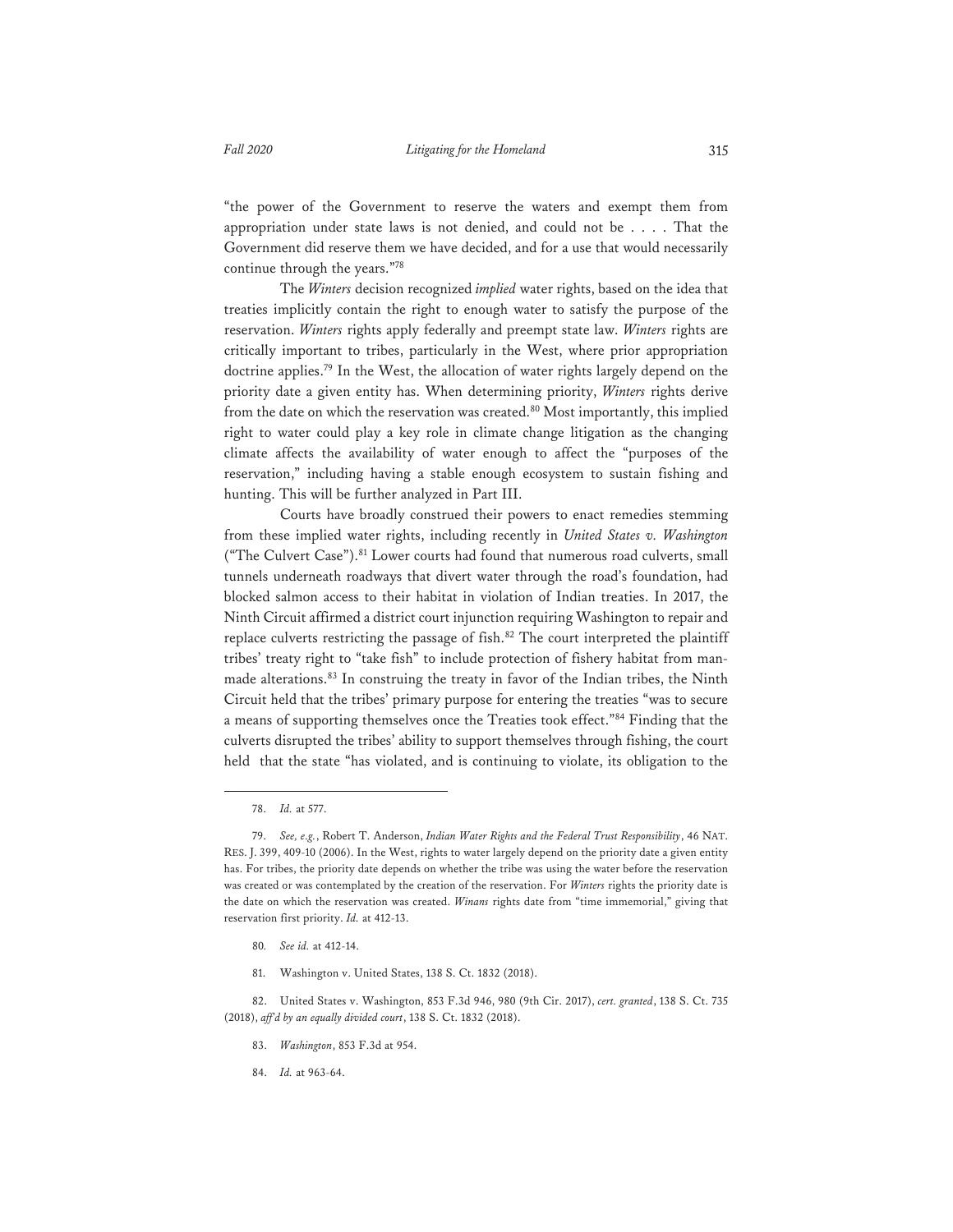Tribes under the Treaties."<sup>85</sup> Though the state was not a party to the original treaty, the court still found it had violated tribal rights.

The Supreme Court affirmed without an opinion, leaving in place the order directing the State of Washington to replace state-owned culverts.<sup>86</sup> The Ninth Circuit compelled the state to take costly action to remedy an environmental-based harm, something the same circuit court refused to do in *Juliana*. 87 Ultimately, the tribes' Article II treaties created an unalienable right to sufficient water, enforceable by a cause of action against the state government. *Washington* reaffirmed a Supreme Court holding nearly 40 years earlier that water rights are "implicitly secured to the Indians by treaties reserving land" and that these implicit rights could require "an apportionment to the Indians of enough water to meet their subsistence and cultivation needs.88 In line with *Washington*, the EPA updated its Human Health Water Quality Standards in 2016 to support "the interpretation of tribal fishing rights to include the right to sufficient water quality to effectuate the fishing right."<sup>89</sup>

These decisions confirm that treaty rights are an independent source of law that create environmental rights for Indian tribes and impose enforceable obligations on state and federal actors to protect those rights. Government agents negotiated Article II treaties with Indian tribes to cede land to the United States while also carving out a livable homeland for tribes. That right to a homeland is an independent substantive source of law, enforceable against the government under the Trust Doctrine. As Part III will explore, these rights suggest that Indian tribes may be the ideal candidates to advance climate litigation and demand accountability from the federal government, even where other plaintiffs have failed.

#### II. THE PROBLEM WITH CURRENT CLIMATE LITIGATION

 Plaintiffs seeking to hold the federal government accountable have unsuccessfully tried multiple approaches. This section summarizes the various attempts, discusses why they failed, and demonstrates why Indian tribes do not face the same roadblocks.

#### *A. The Death of Atmospheric Trust Litigation*

Current climate change litigation is inadequate to meet the urgency of the problem. The most high-profile case concerning climate litigation, *Juliana v. United* 

- 86. Washington v. United States, 138 S. Ct. 1832 (2018).
- 87. *See infra* Part II.
- 88. Washington v. Wash. State Com. Passenger Fishing Vessel Ass'n, 443 U.S. 658 (1979).

<sup>85.</sup> *Id.* at 966.

<sup>89.</sup> Revision of Certain Federal Water Quality Criteria Applicable to Washington, 81 Fed. Reg. 85,417, 85,423 n.39 (Nov. 28, 2016).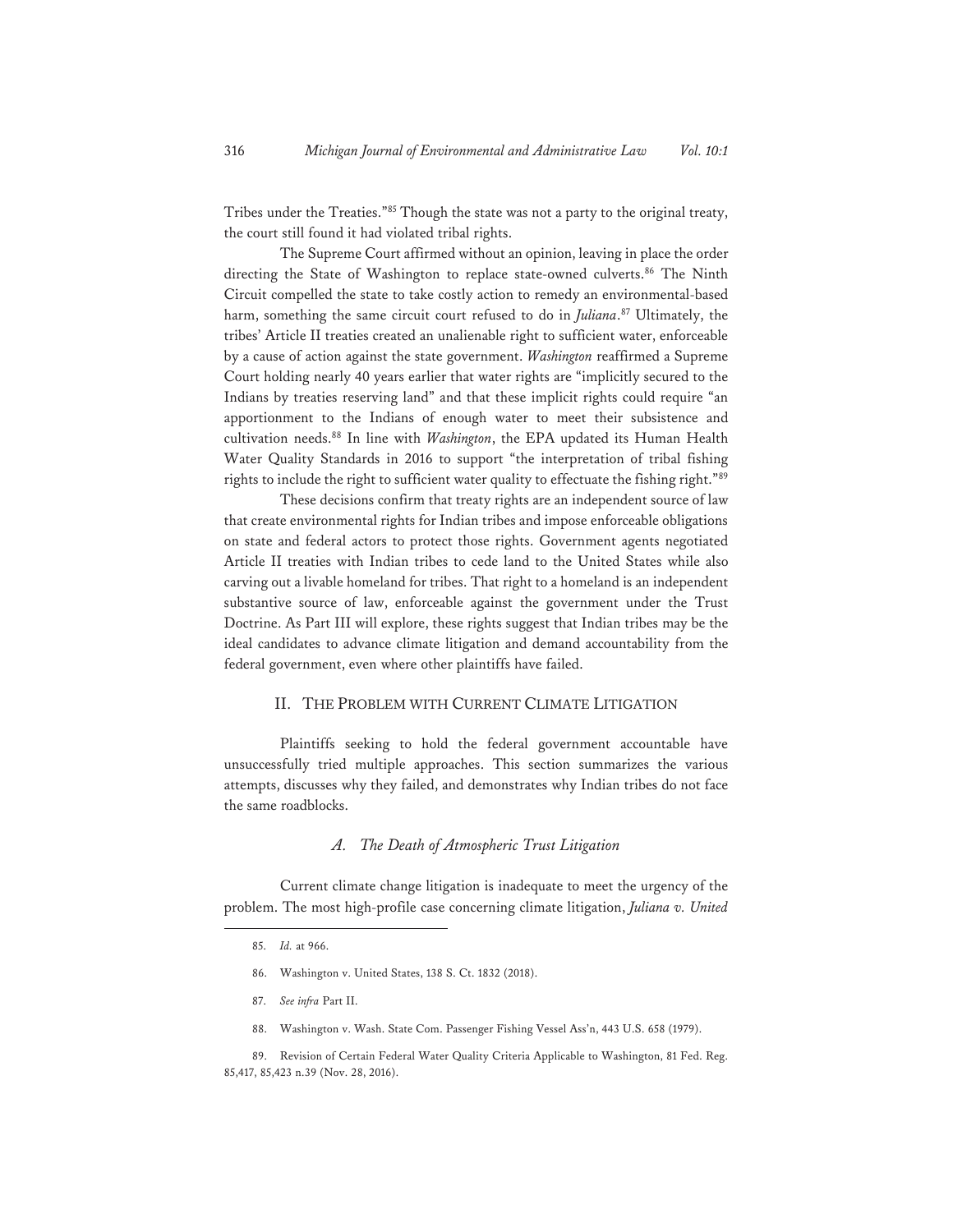*States*, was dismissed by the Ninth Circuit in 2020.90 Utilizing "atmospheric trust litigation," a group of young plaintiffs aged eight to nineteen alleged that the federal government was violating their Fifth Amendment substantive due process rights.<sup>91</sup> The plaintiffs asserted that the federal government, "[b]y their exercise of sovereign authority over our country's atmosphere and fossil fuel resources, permitted, encouraged, and otherwise enabled continued exploitation, production, and combustion of fossil fuels, . . . deliberately allow[ing] atmospheric [carbon dioxide] concentrations to escalate to levels unprecedented in human history[.]"92

The plaintiffs sought injunctive relief ordering the federal government to cease permitting, authorizing, and subsidizing fossil fuels and instead move swiftly to phase out carbon dioxide emissions.<sup>93</sup> They also asked the court to order the government to take such action as necessary to ensure that atmospheric  $CO<sub>2</sub>$  is no more concentrated than 350 ppm by 2100, "including to develop a national plan to restore Earth's energy balance, and implement that national plan so as to stabilize the climate system."94 These bold requests reflect the urgency the litigants felt was needed to address climate change since government gridlock impeded the action necessary to protect their rights.<sup>95</sup>

While District Judge Aiken initially refused to dismiss the suit in an apparent win for the "atmospheric trust" litigants, the Ninth Circuit overturned her ruling.<sup>96</sup> The Ninth Circuit "reluctantly" concluded that the relief plaintiffs sought was "beyond [their] constitutional power."<sup>97</sup> Although the majority agreed that "[t]he record left little basis for denying that climate change is occurring at an increasingly rapid pace,"<sup>98</sup> the court ultimately determined that the case was not justiciable.<sup>99</sup> Central to their determination was that Article III courts are not the proper place to

92. Juliana v. United States, 217 F. Supp. 3d 1224, 1233 (D. Or. 2016) [hereinafter *Juliana I*].

93. *Id.* at 1247-48. Carbon dioxide is widely considered to be one of the chief greenhouse gases responsible for climate change.

- 94. *Id.* at 1248.
- 95. *Juliana III*, 947 F.3d at 1175 (Staton, J., dissenting).
- 96. *Id.*
- 97. *Id.* at 1165.
- 98. *Id.* at 1166.

99. *Id.* at 1175 ("We reluctantly conclude, however, that the plaintiffs' case must be made to the political branches or to the electorate at large, the latter of which can change the composition of the political branches through the ballot box. That the other branches may have abdicated their responsibility to remediate the problem does not confer on Article III courts, no matter how well-intentioned, the ability to step into their shoes.").

<sup>90.</sup> *Juliana III*, 947 F.3d 1159 (9th Cir. 2020).

<sup>91.</sup> *Id.* at 1164.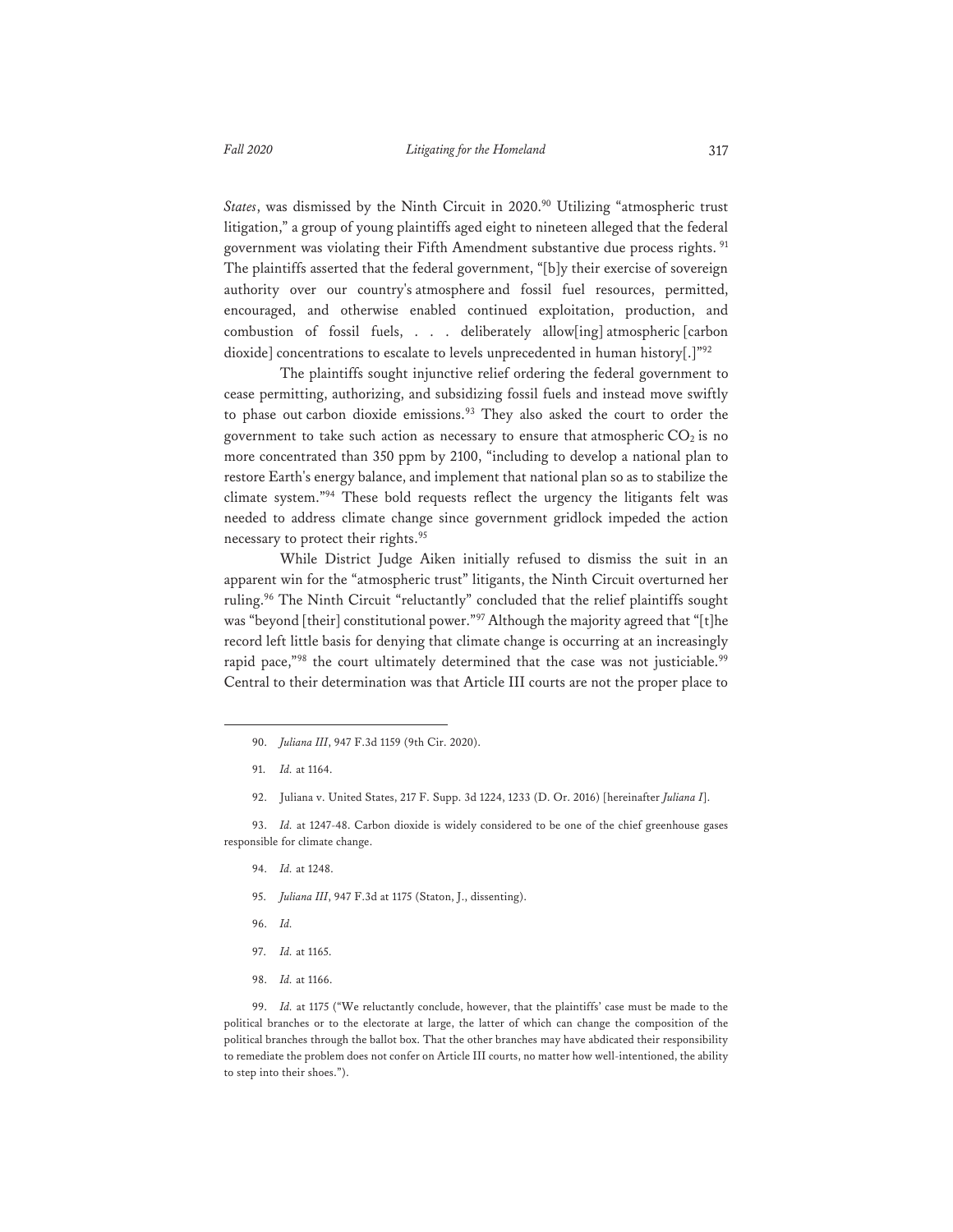adjudicate climate change.100 Because the court determined that neither the Constitution nor the Administrative Procedure Act provided grounds for redress, it held that there was no source of law to support the plaintiffs' claim.<sup>101</sup>

Atmospheric trust suits like *Juliana* have so far failed.102 Even *Juliana*, the most well-known of these suits, only achieved short-lived success.103 Federal courts have, on the whole, been unwilling to take sweeping steps to create new substantive rights to a healthy environment under the Constitution. The Third Circuit has held that "there is no constitutional right to a pollution-free environment."104 The Fourth Circuit, similarly, has held that there is no constitutional right to a healthy environment,<sup>105</sup> and the District Court for the Northern District of California ruled that there is no fundamental right to be free from climate change pollution.<sup>106</sup>

### *B. Current Inadequacies Under the Clean Air Act*

The Clean Air Act<sup>107</sup> establishes a framework of cooperative federalism to regulate air quality. The Act grants states primary responsibility to ensure that they meet National Ambient Air Quality Standards ("NAAQS").108 In the traditional cooperative federalism model, states must submit state implementation plans ("SIPs") that outline how they plan to implement, maintain, and enforce the NAAQS.109 While this grants states a fair bit of power in environmental regulation, the SIPs must be approved by the Environmental Protection Agency ("EPA") before they may be federally enforced.<sup>110</sup> 1990 amendments to the Clean Air Act extended to Indian tribes for the first time the authority previously granted only to states.<sup>111</sup>

- 103. *See Juliana III*, 947 F.3d 1159 (9th Cir. 2020).
- 104. *Nat'l Sea Clammers Ass'n*, 616 F.2d at 1238.
- 105. Ely v. Velde, 451 F.2d 1130, 1139 (4th Cir. 1971).

106. S.F. Chapter of A. Philip Randolph Inst. v. EPA, No. C-07-4936-CRB, 2008 WL 859985, at \*6 (N.D. Cal. Mar. 28, 2008).

- 107. The Clean Air Act, 42 U.S.C. §§ 7401 *et seq*.
- 108. *See* § 7407(a).
- 109. *See* § 7410(a)(1).
- 110. § 7410(k).
- 111. § 7410(o).

<sup>100.</sup> *Id.*

<sup>101.</sup> *Id.* at 1167, 1175.

<sup>102.</sup> *See, e.g.*, Middlesex Cnty. Sewerage Auth. v. Nat'l Sea Clammers Ass'n, 453 U.S. 1 (1981); Nat'l Sea Clammers Ass'n v. City of New York, 616 F.2d 1222, 1238 (3d Cir. 1980), *vacated on other grounds sub nom.* Clean Air Council v. United States, 362 F. Supp. 3d 237 (E.D. Pa. 2019).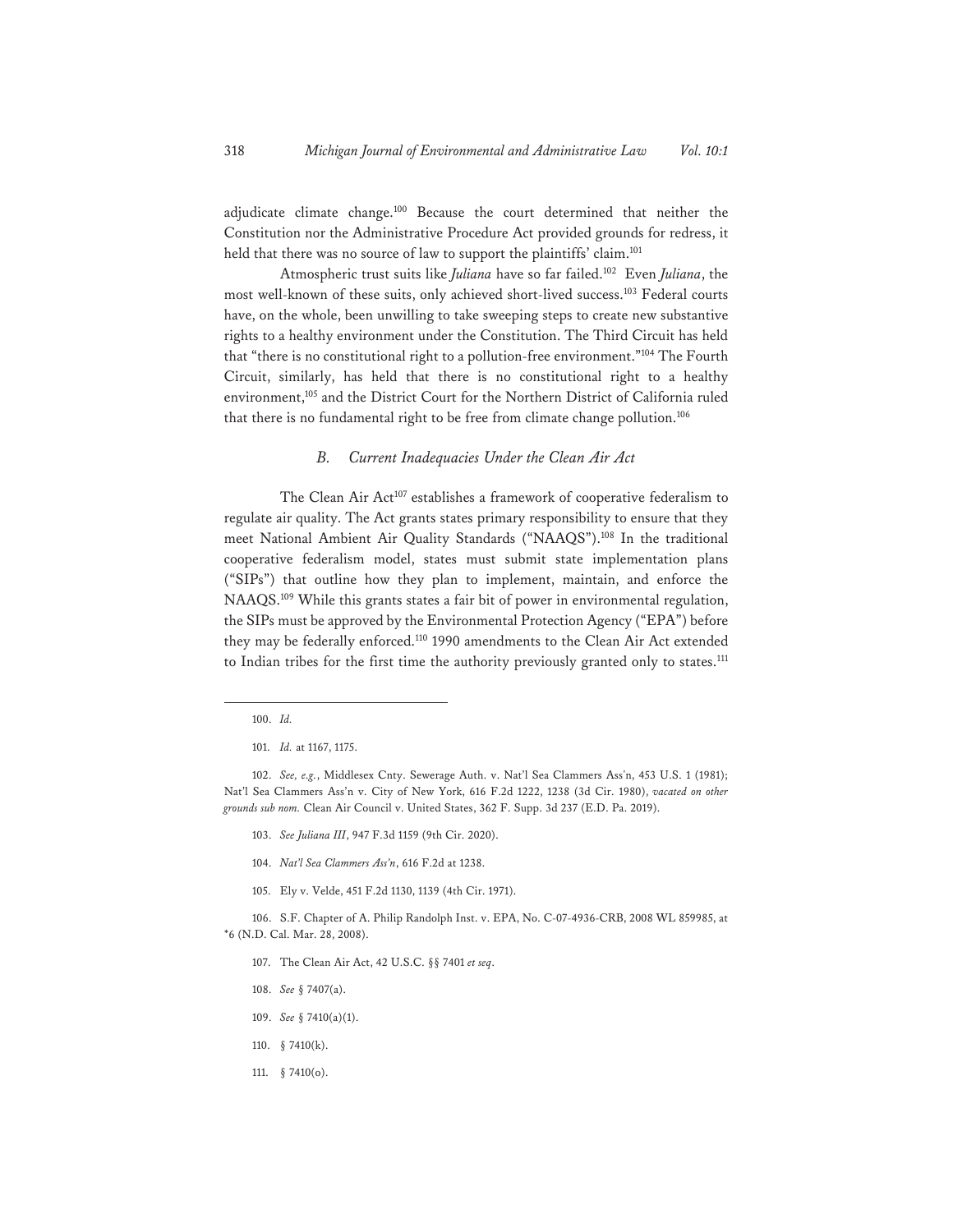Those amendments specified that Indian nations may submit tribal implementation plans ("TIPs") "applicable to all areas . . . located within the exterior boundaries of the reservation."112 The Act granted EPA the authority to "treat Indian tribes as States" if they meet certain enumerated criteria.113 The Clean Air Act continues to be the only federal statute courts recognize as addressing air pollution.<sup>114</sup>

Like states, tribes have been divested of significant authority under the EPA to regulate greenhouse gas emissions, largely sacrificing that power to the federal government.<sup>115</sup> The Clean Air Act, however, grants tribes and states certain avenues to opt to regulate their air more stringently than the statute requires. For example, EPA regulations allow both tribes and states to re-designate their territory into a more protective category under the Act to improve air quality.116 The EPA maintains a trust responsibility to "ensure the protection of air quality throughout the nation, including throughout Indian country."117 Tribes are still heavily reliant on federal regulation for their welfare, though. The TIPs, while created by the tribes themselves, are still subject to EPA approval.<sup>118</sup>

The Clean Air Act's overall failure to address climate change is the primary driver of most climate litigation; interestingly, the Clean Air Act itself has been the death blow to those suits. An example of this tension is the 2011 Supreme Court decision *American Electric Power Company v. Connecticut* ("*AEP*"). In that case the plaintiffs argued that AEP contributed to global warming by emitting CO2 and therefore substantially and unreasonably interfered with public rights in violation of the federal common law of interstate nuisance.<sup>119</sup> The Court ruled for the defendants, holding that the Clean Air Act displaced any federal common law claims seeking

114. *See* Native Village of Kivalina v. ExxonMobil Corp., 696 F.3d 849 (9th Cir. 2012).

115*. See* Nicholas A. Fromherz & Joseph W. Mead, *Equal Standing with States: Tribal Sovereignty and Standing After* Massachusetts v. EPA, 29 STAN. ENV'T. L. J. 130, 145 (2010).

116. 42 U.S.C. § 7474. As of 2006, tribes had exercised this right on at least six occasions. *See* Sarah B. Van de Wetering & Matthew McKinney, *The Role of Mandatory Dispute Resolution in Federal Environmental Law: Lessons from the Clean Air Act*, 21 J. ENV'T. L. & LITIG. 1, 3-4 (2006).

117. Indian Tribes: Air Quality Planning and Management, 63 Fed. Reg. 7254, 7265 (Feb. 12, 1998).

118. 42 U.S.C. § 7410(o).

119. Am. Elec. Power Co. v. Connecticut, 564 U.S. 410, 418 (2011).

<sup>112.</sup> *Id.* 

<sup>113. §§ 7601(</sup>d)(1), (d)(2)(A)-(C) ("(A) [T]he Indian tribe has a governing body carrying out substantial governmental duties and powers; (B) the functions to be exercised by the Indian tribe pertain to the management and protection of air resources within the exterior boundaries of the reservation or other areas within the tribe's jurisdiction; and (C) the Indian tribe is reasonably expected to be capable, in the judgment of the Administrator, of carrying out the functions to be exercised in a manner consistent with the terms and purposes of this chapter and all applicable regulations.").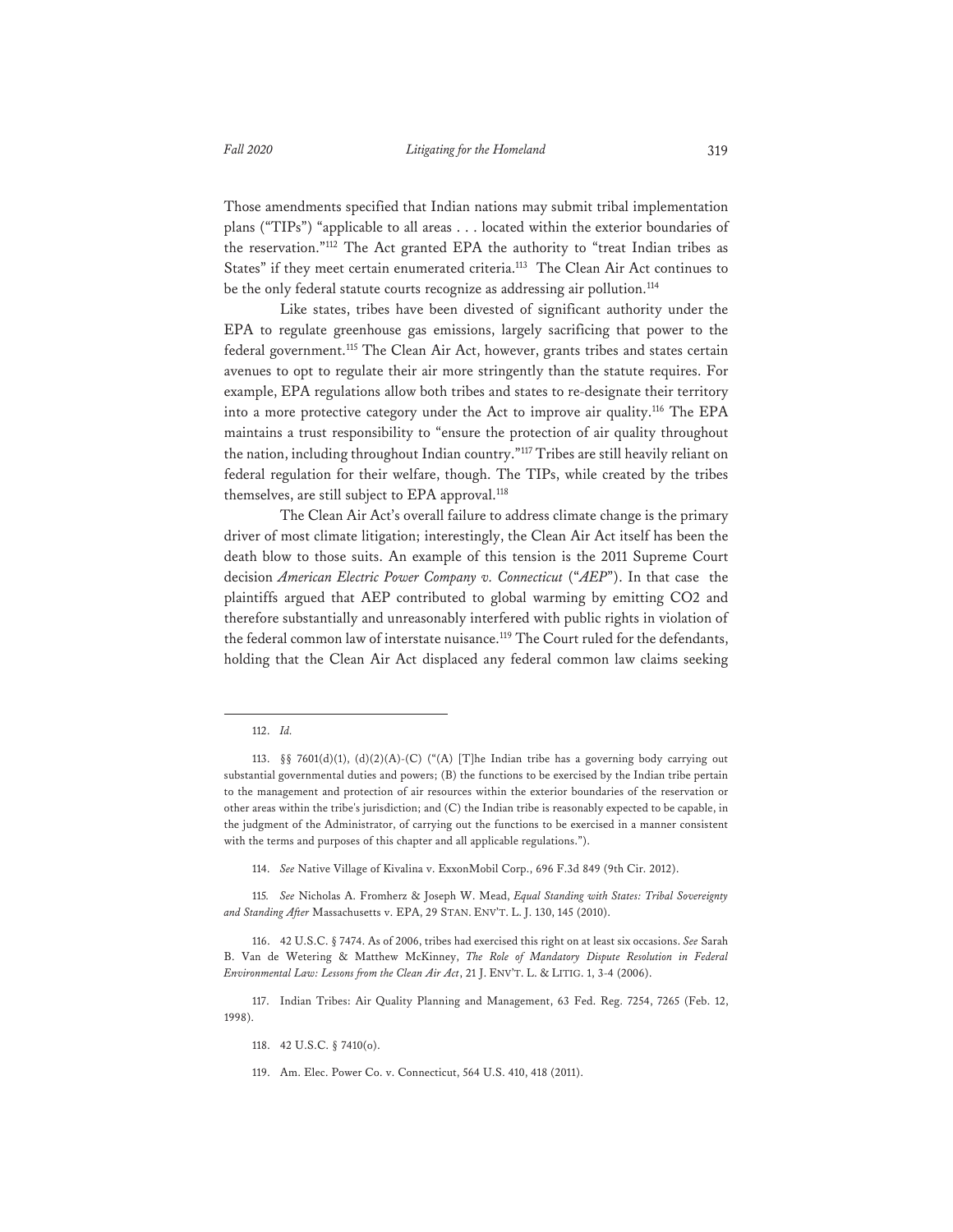injunctions against emissions of carbon dioxide since the Act was the exclusive federal law governing air pollution.<sup>120</sup>

The Ninth Circuit extended *AEP*'s reasoning to damages claims in 2012, holding that a small Alaskan tribe could not sue ExxonMobil, a fossil fuel producer, for monetary damages under a federal common law public nuisance claim stemming from the effects of climate change.<sup>121</sup> The plaintiff in that case, the Native Village of Kivalina, sought monetary damages rather than injunctive relief against private defendants.122 Kivalina is located on the tip of a barrier reef on the northwest coast of Alaska.123 The city has long been home to members of the Village of Kivalina, a self-governing, federally recognized tribe of Inupiat Native Alaskans.<sup>124</sup> Storms, rising sea levels and the deterioration of ice walls resulting from climate change have threatened the very existence of the city, and the tribe is seeking to relocate its village as a result.125 The tribe attempted to sue under a federal public nuisance theory, only to have that theory be displaced by the Clean Air Act.<sup>126</sup> While some authority suggests that plaintiffs may have cognizable air pollution claims under state law, $127$ tribes are more limited to federal remedies since state law typically has no force in Indian country, barring an express Congressional exception.128

Climate litigation has, on the whole, been unsuccessful for plaintiffs seeking redress against the federal government or greenhouse gas producers for the effects of climate change.<sup>129</sup>

Indian tribes do not face these same problems. Treaties arise under Article II of the Constitution and, bolstered by the Supremacy Clause, are the "supreme Law

122. *Id.*

125. *Kivalina*, NORTHWEST ARCTIC BOROUGH, https://www.nwabor.org/village/kivalina/ (last visited Nov. 4, 2020).

126. *Kivalina*, 696 F.3d at 858.

127. *See, e.g.*, Bell v. Cheswick Generating Station, 734 F.3d 188 (3d Cir. 2013); *see also* Freeman v. Grain Processing Corp., 848 N.W.2d 58, 74 (Iowa 2014).

128. *See* Worcester v. Georgia, 31 U.S. (6 Pet.) 515, 557, 559 (1832); *see also* McClanahan v. Arizona State Tax Comm'n, 411 U.S. 164, 177 (1973) (noting that Public Law 83-280, 18 U.S.C. § 1162, establishes "a method whereby States may assume jurisdiction over reservation Indians").

129. *But see* Massachusetts v. EPA, 549 U.S. 497, 533 (2007) (holding that if the EPA wishes to continue its inaction on carbon regulation, it is required by the Act to base the decision on a consideration of "whether greenhouse gas emissions contribute to climate change").

<sup>120.</sup> *Id.*

<sup>121.</sup> Native Village of Kivalina v. ExxonMobil Corp., 696 F.3d 849, 858 (9th Cir. 2012).

<sup>123.</sup> *Id.* at 853.

<sup>124.</sup> *Id.*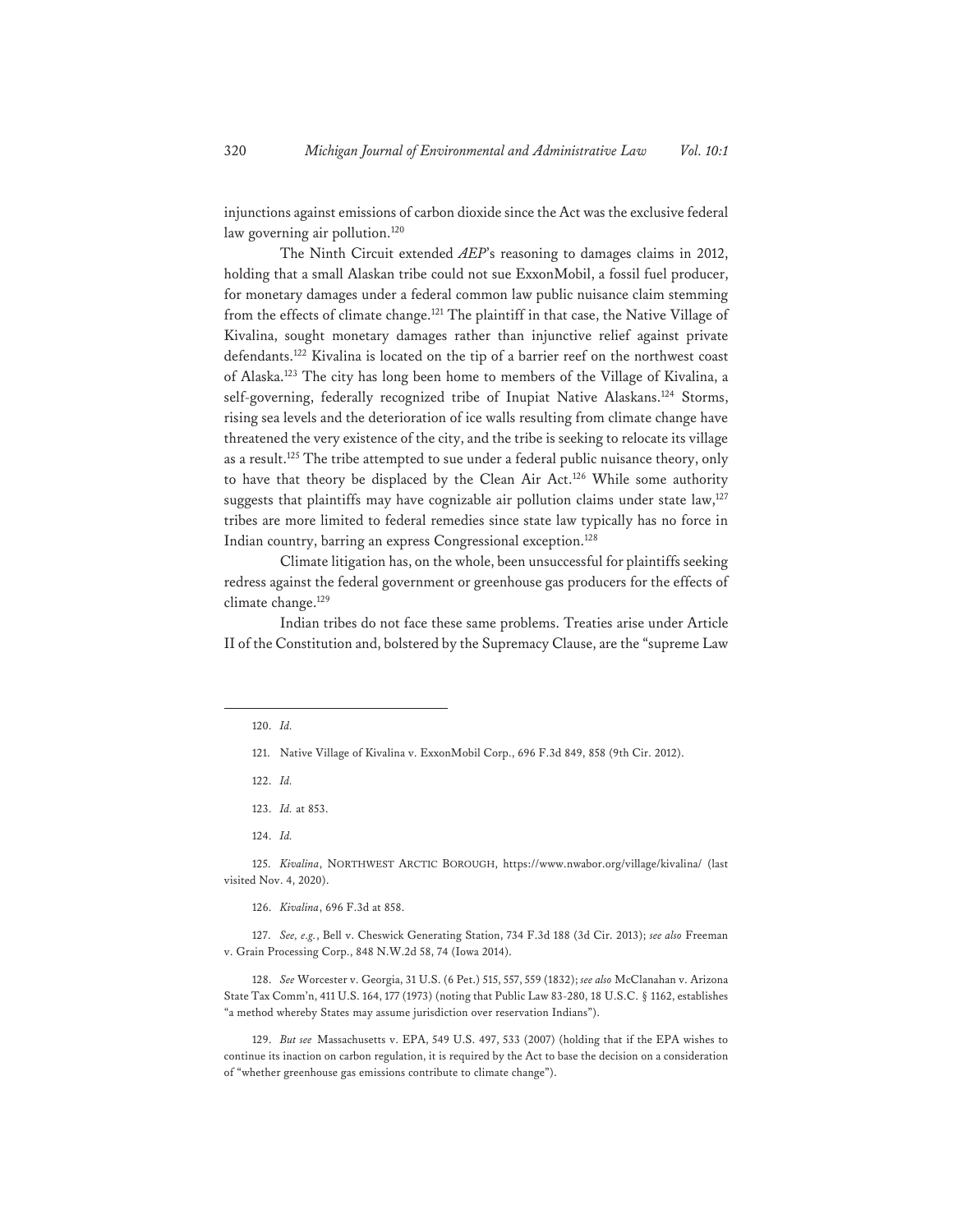of the Land."130 Treaties are independent sources of law and contain explicit and implied rights to protect the bargained-for homeland.<sup>131</sup> Tribes suing under treaty rights would not have to identify an independent Constitutional or APA claim against the government, as the Juliana plaintiffs tried and failed to do.<sup>132</sup> Tribes would not need to go to court and request the creation of an additional constitutional right or proceed under a unique public trust theory. Article III courts have determined treaty rights concerning environmental rights to be justiciable in the past.133 Thus, tribes are uniquely situated to engage in impact climate litigation.

#### III. A TREATY-BASED REFORM

*Winters* and *Winans* establish a tribal right to a homeland. These homelands, however, are becoming less livable because of climate change: tributaries in the West are drying up and wild fires are spreading.134 The Intergovernmental Panel on Climate Change found that American Indian Tribes are disproportionately vulnerable to climate change.<sup>135</sup> That report concluded that "[i]ndigenous peoples are among the first to face the direct consequences of climate change, owing to their dependence upon, and close relationship with the environment and its resources."<sup>136</sup> Indeed, tribes have already felt the effects of climate change and may be inclined to pursue a climate litigation strategy. Take the Native Village of Kivalina, for instance. Their home is directly under threat from climate change.<sup>137</sup> As the United Nations reports suggest, there will likely be other tribes faced with similar challenges, making litigation a near necessity for many tribes living under a dismissive federal regime. Although tribes may be reluctant to go to court and risk setting bad precedent, the urgency of the issue for tribes and the global population at large coupled with the existence of favorable precedent and the potential for social impact may offset such concerns.

131. *See, e.g.*, United States v. Washington, 853 F.3d 946, 959 (9th Cir. 2017), *aff'd*, 138 S. Ct. 1832 (2018).

134. Kevin Taylor, *Drought hits harder in already parched Indian Country*, ALJAZEERA AM. (Mar. 19, 2014 5:00 AM), http://america.aljazeera.com/articles/2014/3/19/drought-is-nothingnewinindiancountry. html.

135*. Climate Change and Indigenous Peoples*, UNITED NATIONS PERMANENT FORUM ON INDIGENOUS ISSUES, https://www.un.org/en/events/indigenousday/pdf/Backgrounder\_ClimateChange \_FINAL.pdf (last visited Nov. 4, 2020).

136. *Id.*

137. *See Kivalina*, NORTHWEST ARCTIC BOROUGH, https://www.nwabor.org/village/kivalina/ (last visited Nov. 4, 2020).

<sup>130.</sup> U.S. CONST. art. VI, cl. 2.

<sup>132.</sup> *Id.* (tribes can sue under a treaty obligation).

<sup>133.</sup> *Id.* at 959.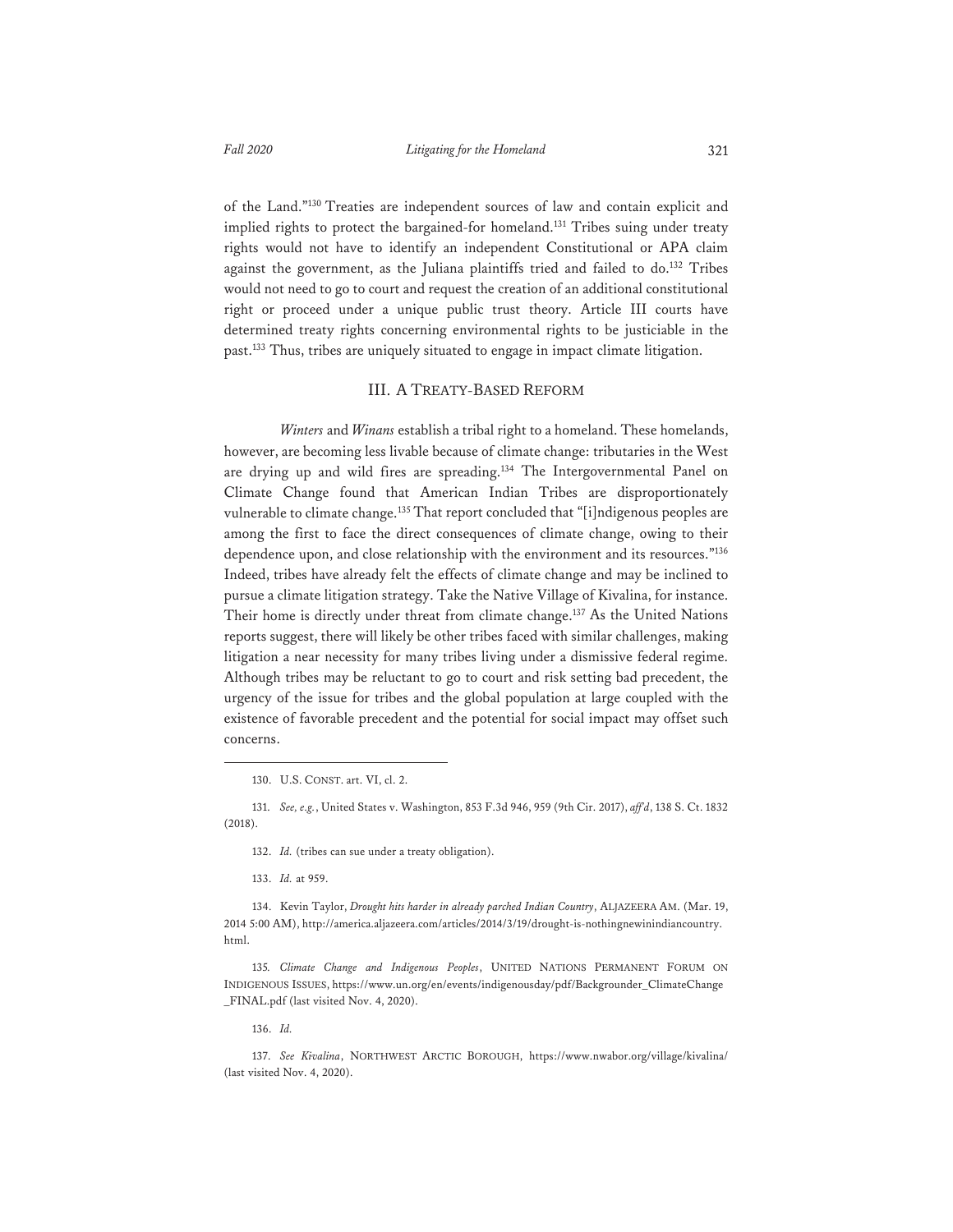Treaty cases are best read to suggest that treaties include an implied right to preserved aquatic ecosystems (at least enough to maintain the purposes of the reservation) and to compel government action to protect them, as well as act on the effects of climate change.<sup>138</sup>

Treaty rights expressly and impliedly include rights to a home and resources. These treaties have compelled government action before and should do so again in the climate change context. In *United States v. Adair*, the Ninth Circuit found two primary purposes for establishing the reservation: the promise of a homeland to maintain an agrarian society and the preservation of the tribe's access to fishing grounds.139 The Wyoming Supreme Court held that the purpose of the Wind River Reservation in its state was to create a permanent homeland for the Indian nation, which included an intent to reserve water.<sup>140</sup> In the Culvert Case, the Ninth Circuitaffirmed by the Supreme Court—ordered a government actor to spend *billions* of dollars to preserve a tribe's rights to fish, which included a right to enough unobstructed water to maintain a salmon habitat.<sup>141</sup>

*Winters* and subsequent cases have held that reservations for Indian tribes reserved rights to enough water to make those lands productive. As climate change continues to dry up rivers and affect water levels, Indian tribes may have claims against the federal government for failing to meet its treaty obligations. The treaties create a duty of protection, and tribes may argue the government has failed to uphold that duty in declining to act and instead willfully ignoring the effects of climate change. If a court could order an injunction against the state of Washington for interfering with a tribe's access to its treaty-guaranteed water right, why could a court not order the federal (or state) government to take action against proven effects of climate change that interfere with a tribe's right to water? It is not difficult to imagine that a tribe might show that climate change has, for example, dried up a river affecting salmon migration. Indeed, studies have already suggested that climate change is

<sup>138.</sup> *See e.g.,* Washington v. Wash. State Com. Passenger Fishing Vessel Ass'n, 443 U.S. 658, 693- 96 (1979) (holding that the Washington State Department of Fisheries and Fisheries Department could be compelled to act in accordance with the court's interpretation of Indian fishing rights under treaties, and that federal courts have power to displace local enforcement efforts if necessary to remedy violations of Indian treaty rights); United States v. Washington, 853 F.3d 946, 965-66, 975 (9th Cir. 2017) (holding that, although Washington state made no explicit promise, the court would infer a promise under the tribes' treaties that fish stock would always be sufficient to provide a "moderate living" to the tribes and holding that the breadth of an injunction requiring the state to act in accordance with the implied promise was appropriate); United States v. Michigan, 471 F. Supp. 192, 257-58 (W.D. Mich. 1979) (holding that the Ottawa and Chippewa tribes retained an implied right to fish, although not explicitly conveyed in their 1836 treaty with the United States government).

<sup>139.</sup> *See* United States v. Adair, 723 F.2d 1394, 1410 (9th Cir. 1983).

<sup>140.</sup> *In re* Rights to Use Water in Big Horn River, 753 P.2d 76, 85 (Wyo. 1988), *aff'd by an equally divided court sub nom*. Wyoming v. United States, 492 U.S. 406 (1989).

<sup>141.</sup> United States v. Washington, 853 F.3d 946, 963-64, 967, 979 (9th Cir. 2017), *aff'd*, Washington v. United States, 138 S. Ct. 1832 (2018).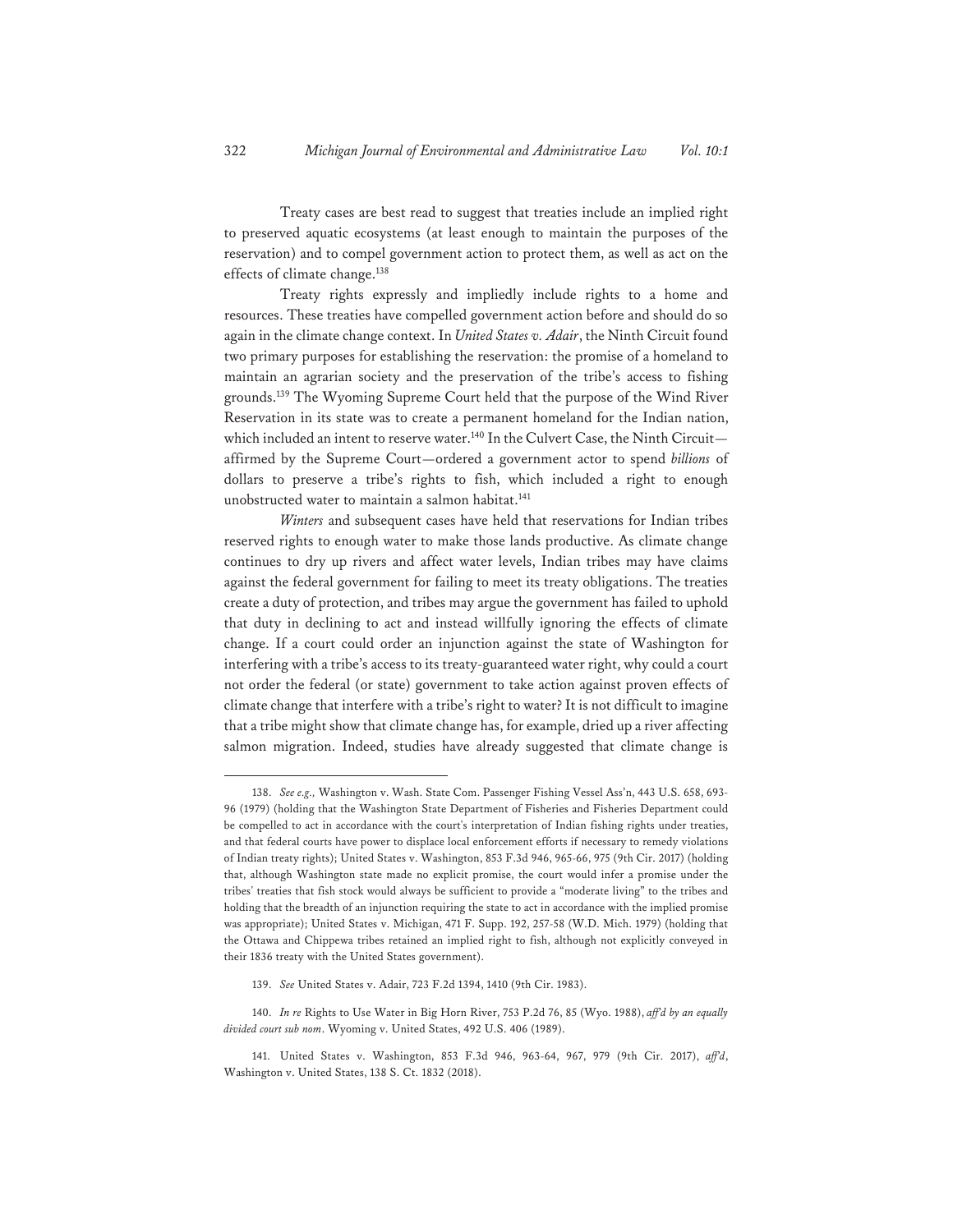negatively impacting salmon habitats.142 In *Juliana* the Ninth Circuit accepted that climate change was a real phenomenon, stating "[t]he record leaves little basis for denying that climate change is occurring at an increasingly rapid pace . . . The record also conclusively establishes that the federal government has long understood the risks of fossil fuel use and increasing carbon dioxide emissions."143 With that factual background accepted by the court, *Juliana* may have paved the way for Indian tribes, particularly those located in the Ninth Circuit's geographic region, to bring climate claims under treaty rights.

At least one federal court has stated that "[t]he trust relationship between the United States and the Indian people imposes a fiduciary duty on the government when it conducts 'any Federal government action which relates to Indian Tribes.'"<sup>144</sup> It is important to note, however, that the trust obligation by itself is not universally viewed as possessing such great power. Treaties, on the other hand, should impose affirmative obligations on federal agencies when treaty rights are implicated. If the federal government interferes with a tribe's treaty rights and fails in its attendant duty of protection, the tribe may have a cognizable claim to force the federal government to take action to mitigate its treaty violation.

Justice Gorsuch, writing for the majority in the recent case of *McGirt v. Oklahoma*, recognized the importance of treaties for providing "a permanent home" to the Creek Nation and "hold[ing] the government to its word."145 In that case, the Court suggested that governments may not simply cite that "the price is too great" for courts to enforce treaty obligations.<sup>146</sup> In declaring that most of Eastern Oklahoma is in fact an Indian Reservation, the Court importantly demonstrated its willingness to make consequential decisions in Indian law that could force massive systemic changes.147 This may indicate that the modern Supreme Court has at least

<sup>142.</sup> LISA CROZIER, NAT'L OCEANIC & ATMOSPHERIC ADMIN., IMPACTS OF CLIMATE CHANGE ON COLUMBIA RIVER SALMON 12-29 (2015), https://www.webapps.nwfsc.noaa.gov/assets/11/ 8473\_07312017\_171438\_Crozier.2015-BiOp-Lit-Rev-Salmon-Climate-2014.pdf.

<sup>143.</sup> *Juliana III*, 947 F.3d at 1166.

<sup>144.</sup> Nw. Sea Farms, Inc. v. U.S. Army Corps of Eng'rs, 931 F. Supp. 1515, 1519-20 (W.D. Wash. 1996).

<sup>145.</sup> McGirt v. Oklahoma, 140 S. Ct. 2452, 2459 (2020).

<sup>146.</sup> *Id.* at 2482 ("Many of the arguments before us today follow a sadly familiar pattern. Yes, promises were made, but the price of keeping them has become too great, so now we should just cast a blind eye. We reject that thinking.").

<sup>147.</sup> *See id.* at 2479 ("Oklahoma replies that its situation is different because the affected population here is large and many of its residents will be surprised to find out they have been living in Indian country this whole time. But we imagine some members of the 1832 Creek Tribe would be just as surprised to find them there.").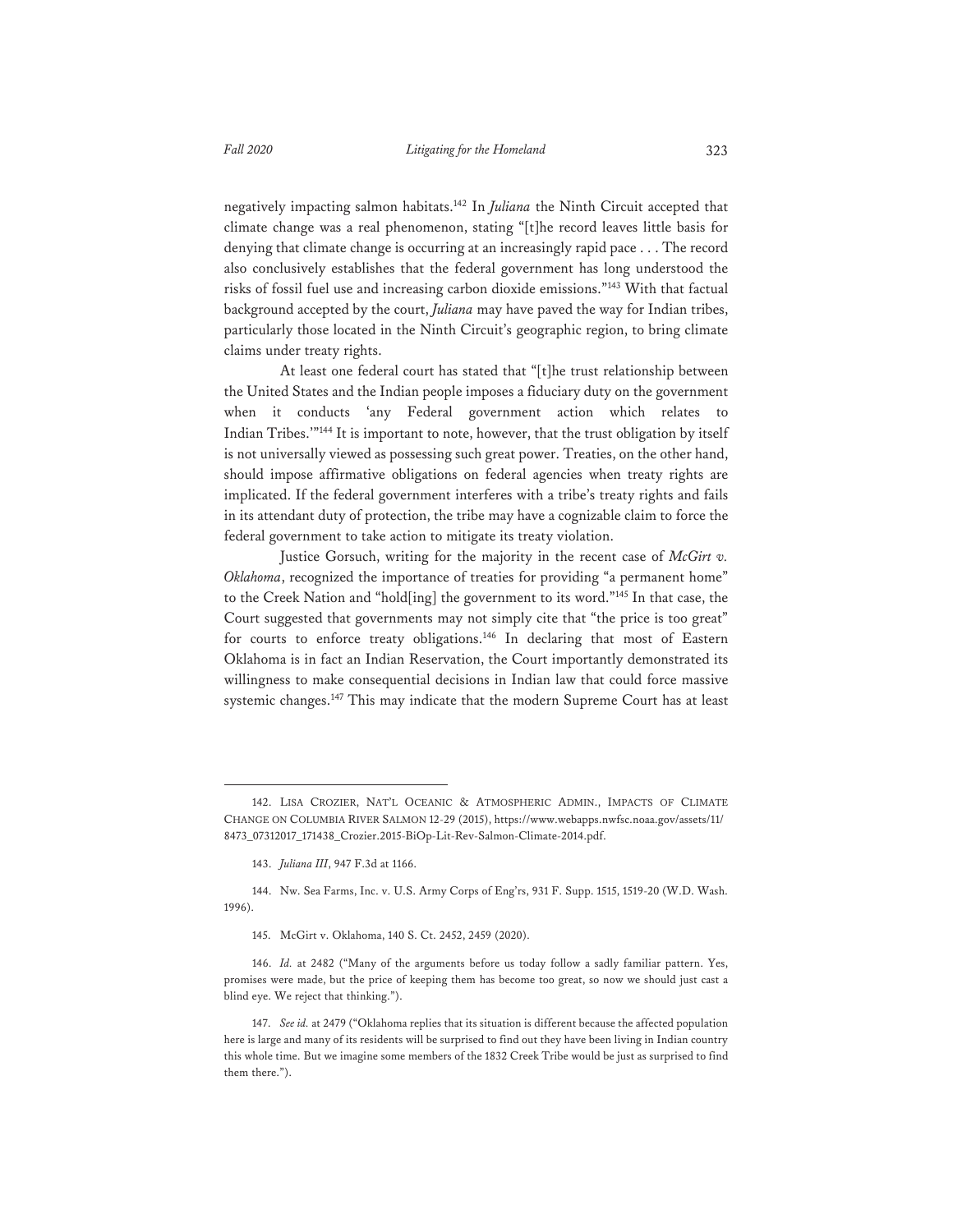one justice—a notably conservative one at that—willing to interpret treaties liberally in climate change litigation.<sup>148</sup>

Litigants should argue that the duty of protection arising from treaty rights encompasses the duty to protect ecosystems and environmental resources. Indian reservations are those lands carved out specifically for tribes as their homeland. They are places where they may retain their culture and resources—including water, air, and land. Tribal members often express a particular affinity for environmental stewardship representing their culturally-embedded relationship with the land.149 Many tribes believe they were spiritually appointed as stewards of the world.<sup>150</sup> Tribes have fought for the right to protect their homelands, however small a piece they could wrangle from the federal government's grasp. Those homelands are often held by the government in trust, with a fiduciary duty to protect and maintain them for the benefit of the tribe. As *Winters*, *Winans*, *Washington* and other cases suggest, treaties impose a general duty of protection on the United States to preserve the reservation ecosystem bargained for by tribes. Climate change is profoundly compromising that ecosystem. Litigants should argue that courts must construe Indian treaties liberally (as the Indian Canons of Construction already require) to include an implied right to a stable ecosystem beyond the previously recognized right to appropriate water resources. 151 Indeed, the Indian Canons of Construction compel courts to read treaties to "see that the terms of the treaty are carried out, so far as possible . . . in a spirit which generously recognizes the full obligation of this nation to protect the [Indian] interests."152 Treaties already protect water on reservations, and as that water becomes affected by climate change, resulting in excess flooding and droughts, courts should use Indian treaties as substantive sources of law to hold the United States accountable for its end of those agreements.

Take the Stevens treaty at issue in *United States v. Washington*. That treaty protects the right to enough water to preserve the purposes of the reservation. If rivers and tributaries were to dry up as a result of climate change (and the tribe could prove it), they could arguably sue the federal government. The tribe would argue

<sup>148.</sup> *See* Washington State Dep't of Licensing v. Cougar Den, Inc., 139 S. Ct. 1000, 1016-21 (2019) (Gorsuch, J., concurring).

<sup>149.</sup> While this is a broad generalization, many commentators have noted this affinity. *See, e.g.*, Fromherz & Mead, *supra* note 115, at 173-74; *see* Mary Christine Wood & Zachary Welker, *Tribes as Trustees Again (Part I): The Emerging Tribal Role in the Conservation Trust Movement*, 33 HARV. ENV'T. L. REV. 373, 385 (2008).

<sup>150.</sup> *See* Wood & Welker, *supra* note 149, at 385.

<sup>151.</sup> *See* Washington v. Wash. State Com. Passenger Fishing Vessel Ass'n, 443 U.S. 658, 684 (1979).

<sup>152.</sup> Tulee v. Washington, 315 U.S. 681, 684-85 (1942); *see also* Antoine v. Washington, 420 U.S. 194, 199 (1975) ("The canon of construction applied over a century and a half by this Court is that the wording of treaties and statutes ratifying agreements with the Indians is not to be construed to their prejudice.").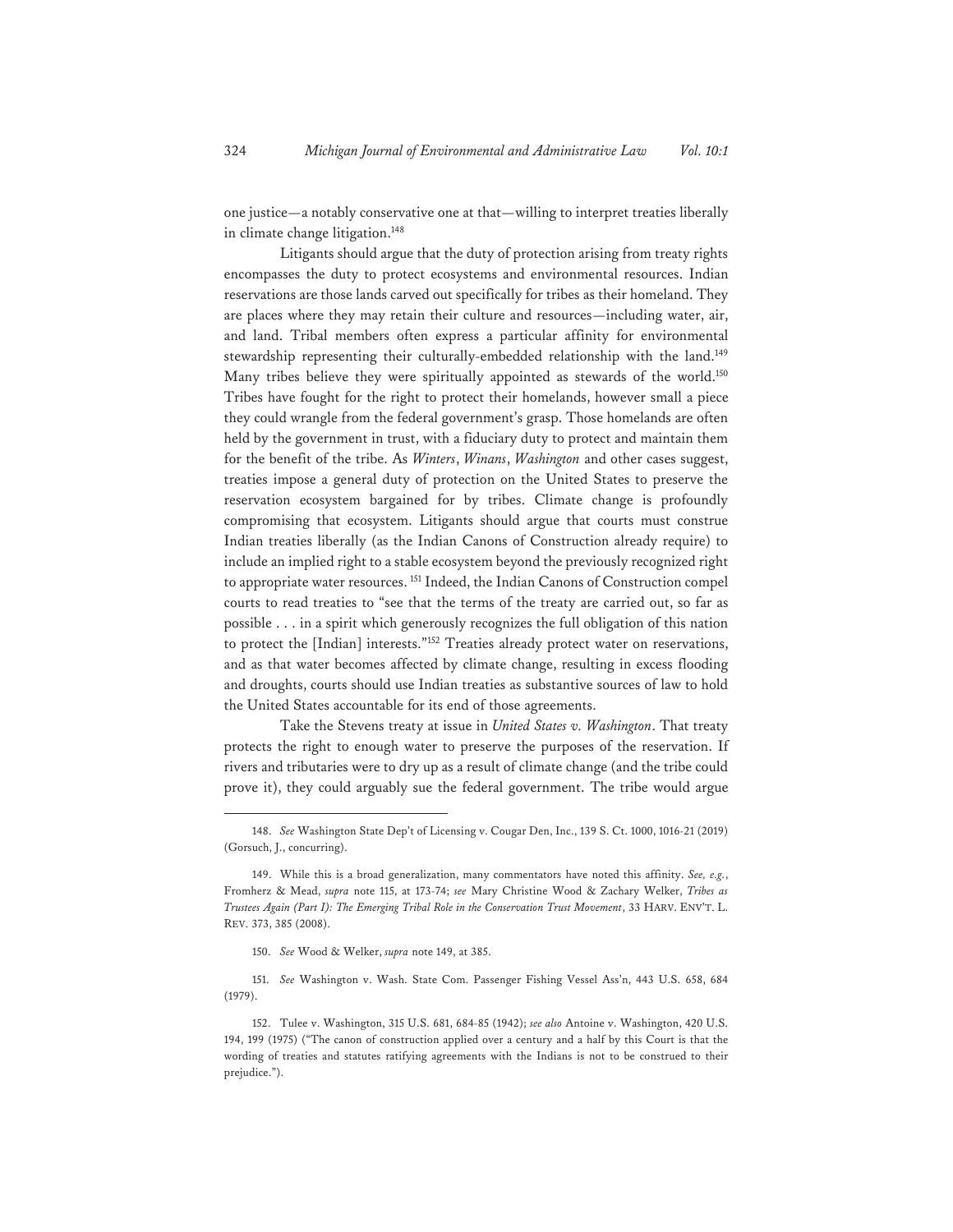that they signed a treaty with the intent to preserve enough water to sustain their homeland, and the federal government, by failing to take action to address climate change, violated that treaty. The claim would give rise to potential injunctions, like in *Washington*, that could require the government to implement environmental impact reviews or divert more water to tribal land. While a claim could not realistically force the government to establish a nationwide climate change response plan, it could require the government to take particular, discrete actions to assess climate impact on the plaintiff tribes' reservation and, at the very least, provide the tribe with more resources to mitigate the impact.

While it may seem a stretch to go from fishing rights in a treaty to forcing the federal government to take action to address a global problem, a suit of this nature could have a profound social impact. Litigation designed to advance social awareness—impact litigation—has benefits even if the merits of the lawsuit are uncertain. Just like Juliana enhanced social awareness of climate change,<sup>153</sup> a treatybased claim from an Indian tribe would similarly build momentum for change in the courts and in federal policy circles more generally. Whether or not they ultimately succeed on the merits, such lawsuits are at the very least tools of impact litigation that could help mobilize social consciousness surrounding climate change.

### *A. Counterarguments*

The primary obstacle in trust claims stemming from treaties is likely the lack of express statutory obligations imposed on the federal government. The holdings in two Supreme Court cases, *United States v. Mitchell* ("Mitchell I")<sup>154</sup> and its successor, *United States v. Mitchell* ("Mitchell II"),<sup>155</sup> present obstacles to tribes seeking to sue under common law claims arising from treaty obligations. Nonetheless, these cases are not dispositive. The two *Mitchell* cases have been described by the Supreme Court as "pathmarking precedents on the question whether a statute or regulation (or combination thereof) can fairly be interpreted as mandating compensation by the Federal Government."156 The cases concern the Indian Tucker Act, a jurisdictional statute dictating how Indian tribes may sue the federal government for money damages.157 The *Mitchell* cases hold that, to receive such compensation, a tribe must

<sup>153.</sup> *See, e.g.*, Steve Kroft, *The climate change lawsuit that could stop the U.S. government from supporting fossil fuels*, CBS NEWS (Mar. 3, 2019), https://www.cbsnews.com/news/juliana-versus-united-states-theclimate-change-lawsuit-that-could-stop-the-u-s-government-from-supporting-fossil-fuels-60-minutes/.

<sup>154.</sup> United States v. Mitchell, 445 U.S. 535 (1980) [hereinafter *Mitchell I*].

<sup>155.</sup> *Mitchell II*, 463 U.S. 206 (1983).

<sup>156.</sup> United States v. Navajo Nation, 537 U.S. 488, 489 (2002) [hereinafter *Navajo I*] (quoting *Mitchell II*, 463 U.S. at 218).

<sup>157. 28</sup> U.S.C. § 1505 (addressing monetary compensation damages, but not other remedies such as declaratory or injunctive relief).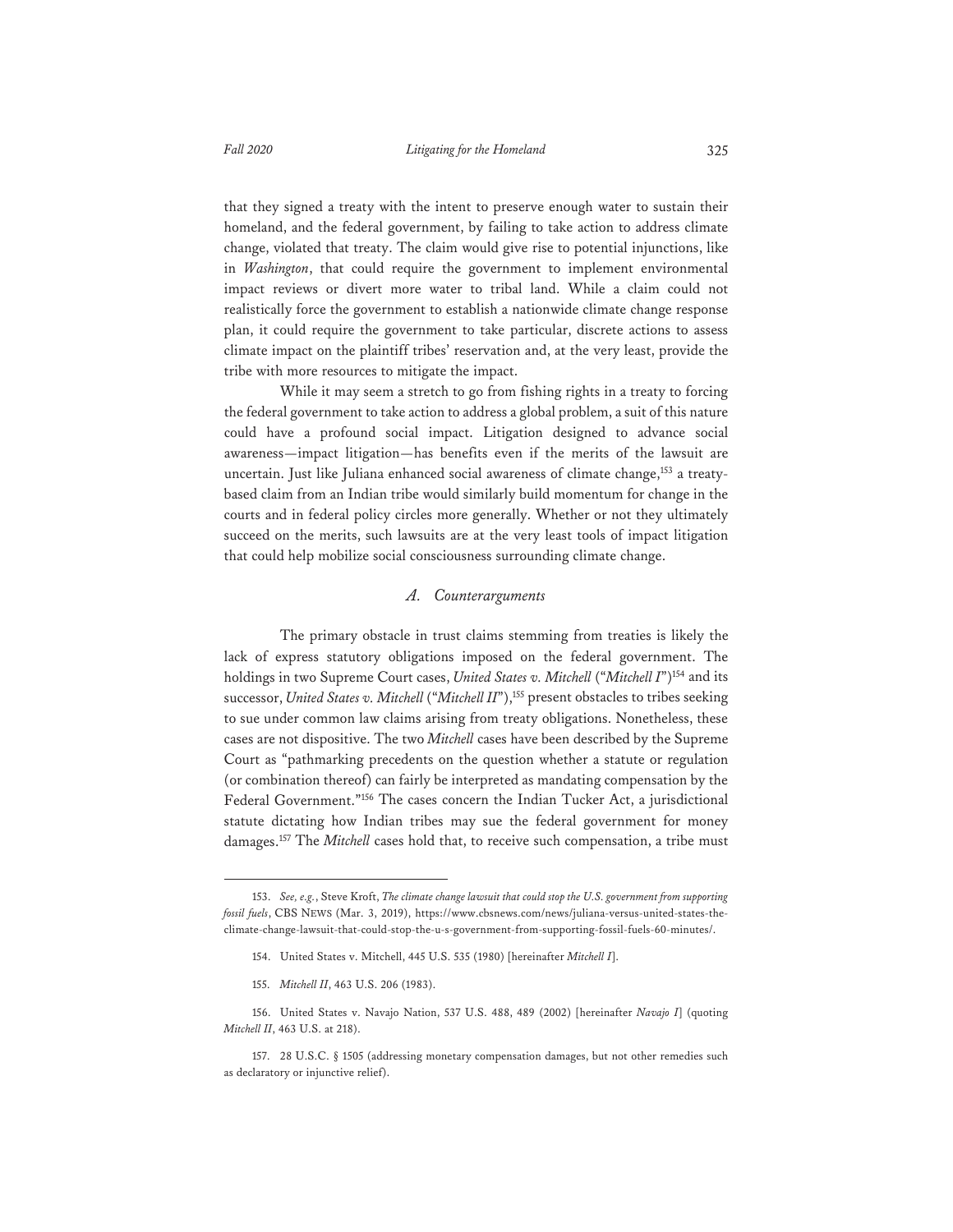identify a substantive source of law that establishes specific duties, and allege that the federal government has failed to faithfully perform those duties.158 Typically, that would include locating a specific statutory provision that the government is alleged to have violated.159

However, *Mitchell* and its progeny do not address whether an Indian tribe can state a claim for breach of trust related to treaty obligations. Substantive rights can be "found in some other source of law, such as the Constitution, or any Act of Congress, or any regulation of an executive department."160 Treaties, as "acts of Congress," fit into that description. Under the Constitution's Article II Treaty Clause<sup>161</sup> and the Supremacy Clause,<sup>162</sup> treaties are particularly powerful sources of law—indeed, the "supreme law of the land."163 As Justice Sotomayor has noted, the Supreme Court "[has] never held that all of the Government's trust responsibilities to Indians must be set forth expressly in a specific statute or regulation."164 Instead, the Court has "settled precedent that looks to common-law trust principles to define the scope of the Government's fiduciary obligations to Indian tribes."165

Moreover, the *Mitchell* line of cases has even less relevance to treaty claims that are not seeking money damages but instead just declaratory and injunctive relief. The Indian Tucker Act is merely a jurisdictional provision that operates to waive sovereign immunity for claims premised upon other sources of law.166 It does *not* govern suits alleging treaty violations. Treaties are independent and enforceable sources of law that reserve rights, even when they are implied,<sup>167</sup> and demand the duty of protection. That there is no specific statutory mandate obligating the federal government to maintain an Indian tribe's ecosystem should not bar litigation by Indian tribes. Tribal treaties carry their own force of law and can obligate the federal government to act under the duty of protection.

- 158. *Navajo I*, 537 U.S. at 490.
- 159. *Id.*
- 160. *Mitchell II*, 463 U.S. at 216.
- 161. U.S. CONST. art. II, § 2, cl. 2.
- 162. U.S. CONST. art. VI, cl. 2.

163. *Id.* ("This Constitution, and the laws of the United States which shall be made in pursuance thereof; and all treaties made, or which shall be made, under the authority of the United States, shall be the supreme law of the land.").

- 164. United States v. Jicarilla Apache Nation, 564 U.S. 162, 202 (2011) (Sotomayor, J., dissenting).
- 165. *Id.* at 188.
- 166. United States v. Navajo Nation, 556 U.S. 287, 290 (2009).
- 167. *See supra* Part I.C.